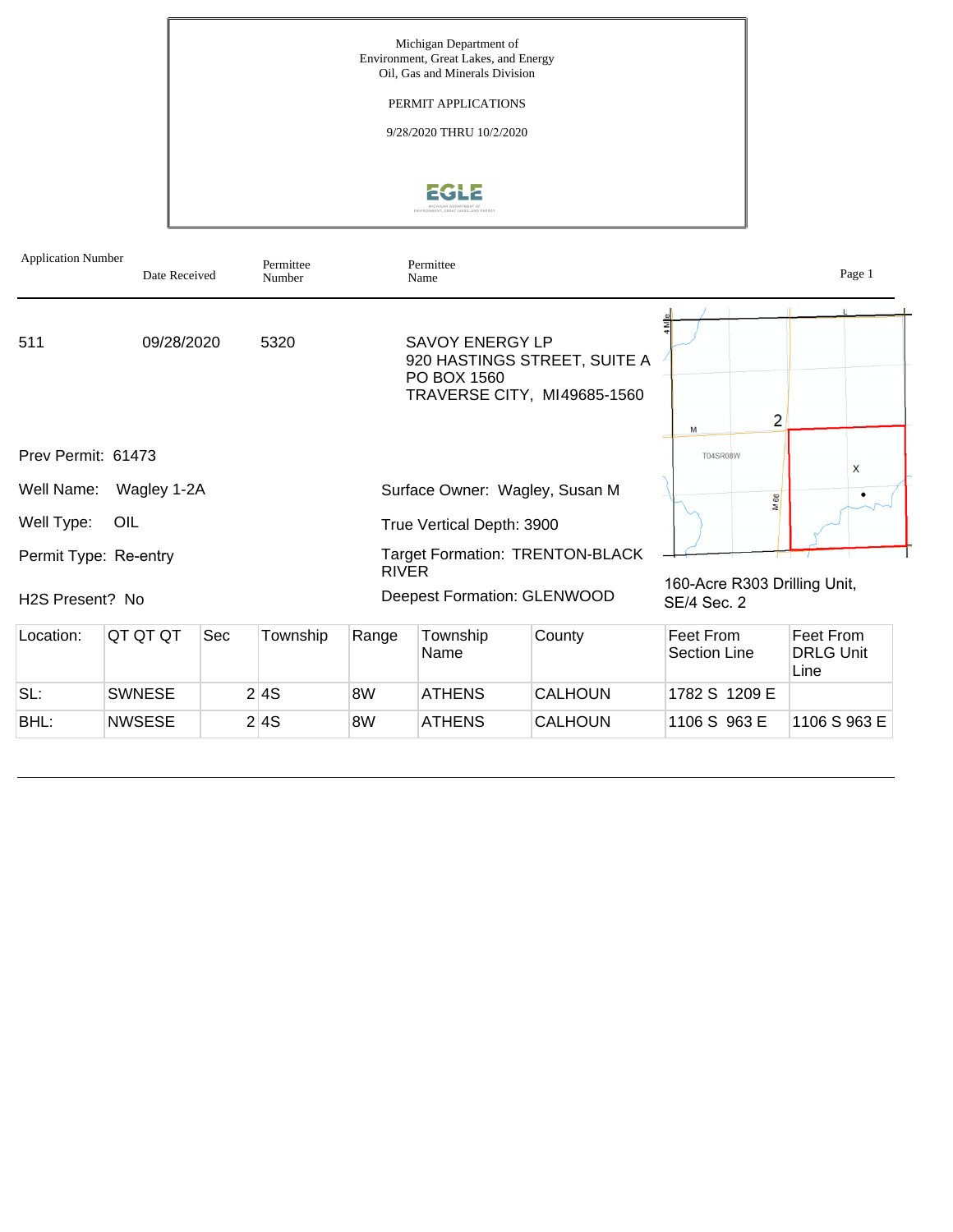|                    |                                 |                          |          | Michigan Department of   | Environment, Great Lakes, and Energy<br>Oil, Gas and Minerals Division |               |                  |                                  |                                       |
|--------------------|---------------------------------|--------------------------|----------|--------------------------|------------------------------------------------------------------------|---------------|------------------|----------------------------------|---------------------------------------|
|                    |                                 |                          |          | PERMIT LIST              |                                                                        |               |                  |                                  |                                       |
|                    |                                 |                          |          | 9/28/2020 THRU 10/2/2020 |                                                                        |               |                  |                                  |                                       |
|                    |                                 |                          |          | AN DEPARTMENT            |                                                                        |               |                  |                                  |                                       |
| Permit Number      | <b>Issue Date</b>               | Permittee<br>Number      |          | Permittee<br>Name        |                                                                        |               |                  | Page 1                           |                                       |
| 61499              | 10/2/2020                       | 6310                     |          |                          | <b>CORE ENERGY LLC</b>                                                 |               |                  | 16                               |                                       |
|                    |                                 |                          |          |                          | 1011 NOTEWARE DRIVE                                                    |               |                  |                                  |                                       |
|                    |                                 |                          |          |                          | TRAVERSE CITY, MI49686                                                 |               |                  |                                  |                                       |
|                    | API Well No: 21-137-62005-00-00 |                          |          |                          |                                                                        |               | McCoy<br>30NR02W |                                  | $\mathsf{x}$                          |
| Prev Permit:       |                                 |                          |          |                          |                                                                        |               |                  |                                  |                                       |
| Well Name:         |                                 | CHESTER 16 UNIT 9-16 HD1 |          |                          | Surface Owner: JEFF WEAVER                                             |               |                  | 21                               |                                       |
| Well Type:         | Oil Well                        |                          |          |                          | True Vertical Depth: 6086FT                                            |               |                  |                                  |                                       |
| Permit Type: Drill |                                 |                          |          |                          | <b>Target Formation: NIAGARAN BROWN</b>                                |               |                  |                                  |                                       |
| H2S Present? Yes   |                                 |                          |          |                          | <b>Deepest Formation: NIAGARAN GRAY</b>                                |               | Unit             | S.O. 09-2013, Chester 16 EOR     |                                       |
| Location:          | QT QT QT                        | Sec                      | Township | Range                    | Township<br>Name                                                       | County        |                  | Feet From<br><b>Section Line</b> | Feet From<br><b>DRLG Unit</b><br>Line |
| SL:                | <b>NENWNE</b>                   |                          | $21$ 30N | 2W                       | <b>CHESTER</b>                                                         | <b>OTSEGO</b> |                  | 190 N 1505 E                     |                                       |
| BHL:               | <b>SENESE</b>                   |                          | 16 30N   | 2W                       | <b>CHESTER</b>                                                         | <b>OTSEGO</b> |                  | 1457 S 610 E                     | 1163 N 610<br>W                       |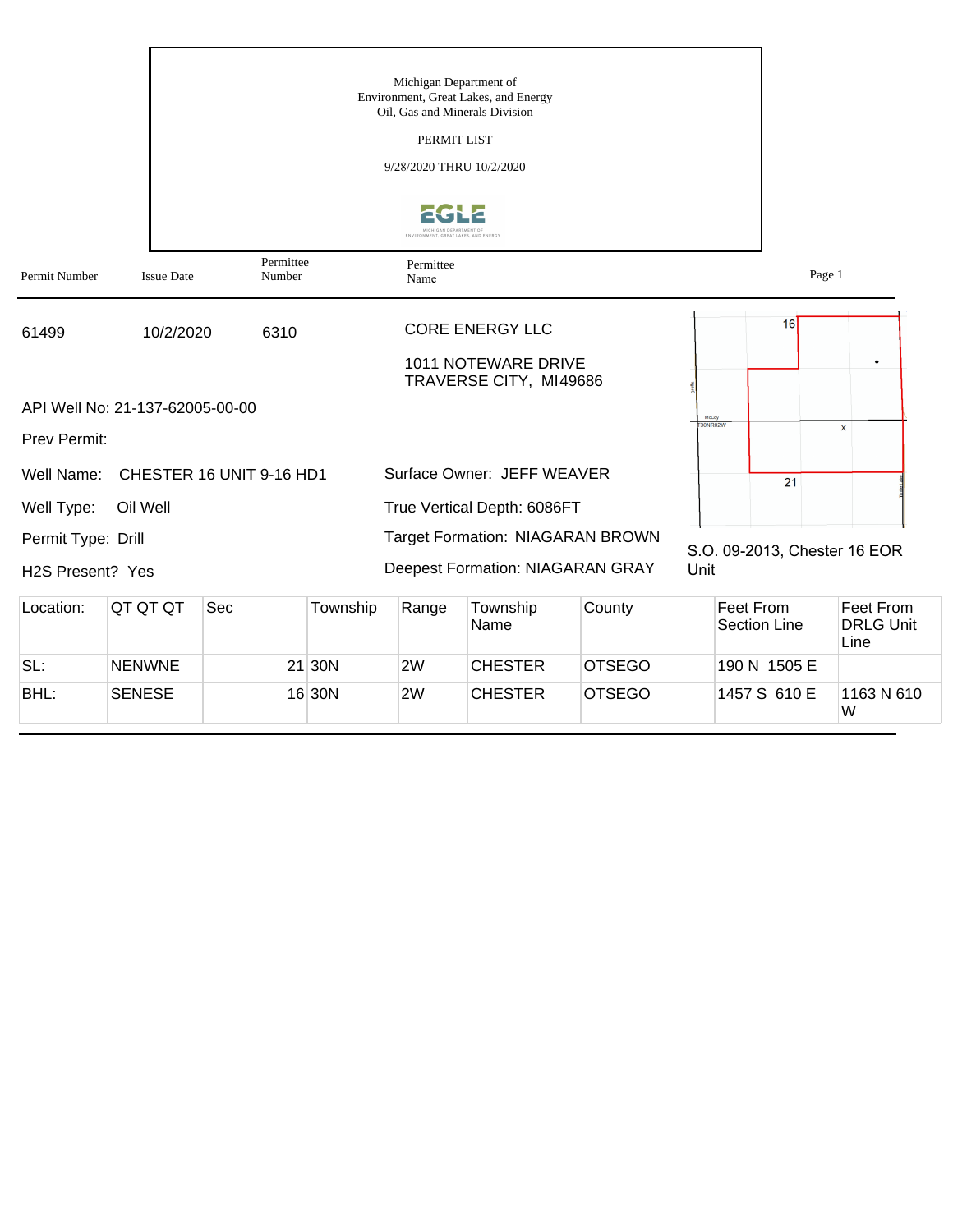Environment, Great Lakes, and Energy

Oil, Gas and Minerals Division

Updated Permits

9/28/2020 THRU 10/2/2020



Permit Number Permittee Number Permittee Name Page 1

**PLUGGING INSTRUCTIONS ISSUED:**

29605 6371

BREITBURN OPERATING LIMITED PARTNERSHIP 1111 BAGBY STREET, SUITE 1600

HOUSTON, TX 77002

API Well Number: 21-039-29605-00-00

Well Name: KERR ET AL 1-4

Plug Inst. Issue Date: 9/29/2020

| Location | <b>IOT OT OT</b> | <b>Sec Township</b> | Range | Township Name   | County           | Feet From Section<br>Line | <b>IFeet From DRLG</b><br>Unit |
|----------|------------------|---------------------|-------|-----------------|------------------|---------------------------|--------------------------------|
| ISL:     | IS2NWNE.         | 4 28 N              | 4W    | <b>FREDERIC</b> | <b>ICRAWFORD</b> | l 976 N 694 W             | 1976 N 626 E                   |
| BHL:     | <b>S2NWNE</b>    | 4 28 N              | 4W    | <b>FREDERIC</b> | <b>CRAWFORD</b>  |                           |                                |

Comment: App to P&A expires on 12/15/21

<u>. . . . . . . . . . . . . . .</u>

32420 6371

BREITBURN OPERATING LIMITED PARTNERSHIP 1111 BAGBY STREET, SUITE 1600

HOUSTON, TX 77002

API Well Number: 21-079-29209-01-00

Well Name: BROADWELL DOROTHY & HULSAPPLE DONNA ET AL 1-11A True Vertical Depth: 6665

Plug Inst. Issue Date: 9/29/2020

| Location | <b>IOT OT OT</b> | <b>Sec</b> Township | Range | <b>Township Name</b> | County           | Feet From Section<br>Line | <b>Feet From DRLG</b><br>Unit |
|----------|------------------|---------------------|-------|----------------------|------------------|---------------------------|-------------------------------|
| SL:      | <b>CNNWNE</b>    | 1 27N               | 8W    | l KALKASKA           | <b>IKALKASKA</b> | 130 N 660 W               |                               |
| $IBHL$ : |                  | 2 I27N              | 8W    | <b>KALKASKA</b>      | <b>KALKASKA</b>  | 573 S 794 W               | 747 N 794 E                   |

Comment: App to P&A expires on 12/15/21

Michigan Department of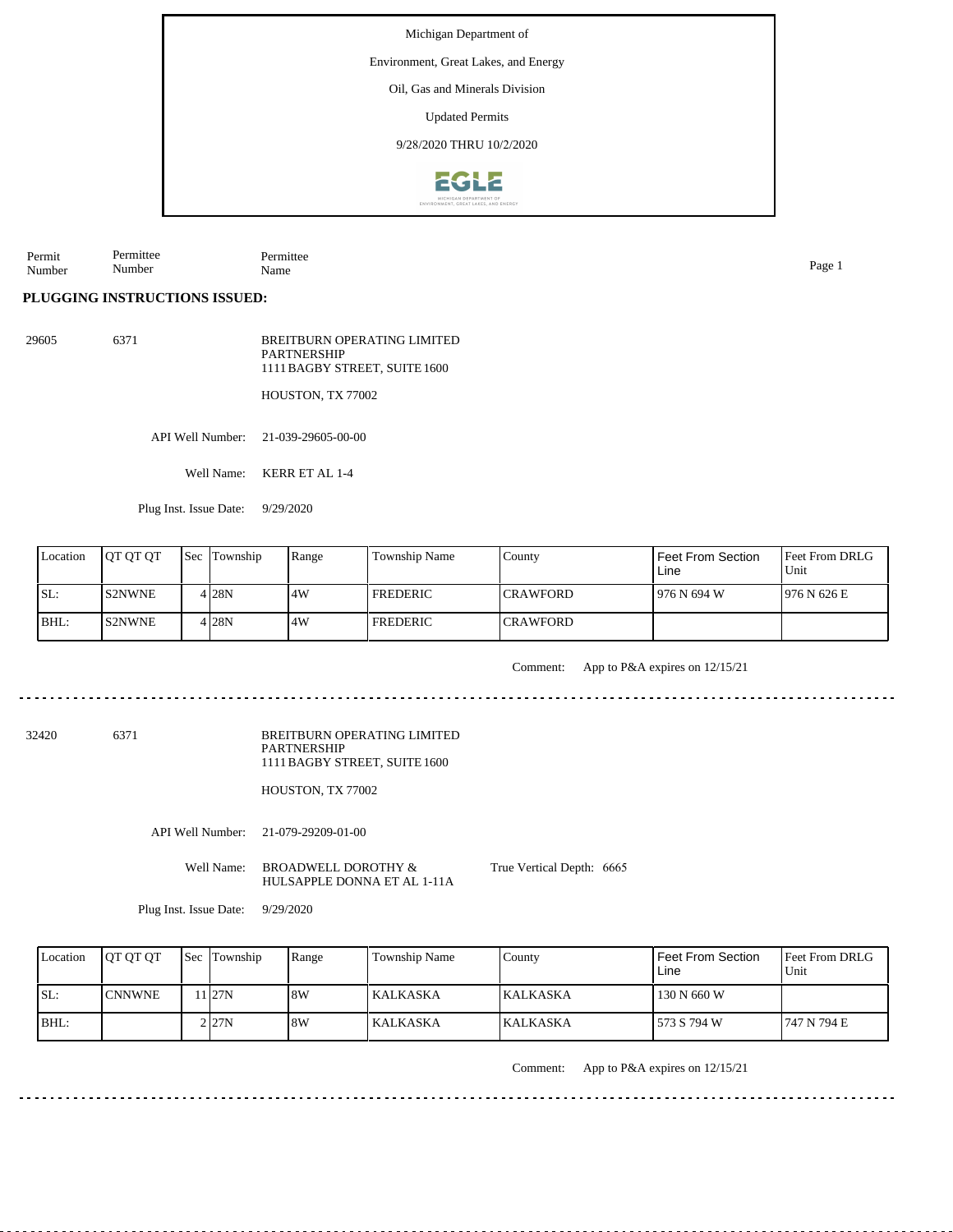Permit Number Permittee Number

Permittee Name Page 2

34196 6371 BREITBURN OPERATING LIMITED PARTNERSHIP 1111 BAGBY STREET, SUITE 1600

HOUSTON, TX 77002

API Well Number: 21-079-34196-02-00

Well Name: STATE KALKASKA 3-10 HD2 True Vertical Depth: 6490

Plug Inst. Issue Date: 9/29/2020

| Location | <b>IOT OT OT</b> | <b>Sec Township</b> | Range | Township Name | County           | <b>Feet From Section</b><br>Line | <b>Feet From DRLG</b><br>Unit |
|----------|------------------|---------------------|-------|---------------|------------------|----------------------------------|-------------------------------|
| ISL:     | <b>ISWNESW</b>   | 10 <sub>27N</sub>   | 8W    | KALKASKA      | <b>IKALKASKA</b> | 850 N 860 E                      |                               |
| BHL:     | <b>INESENW</b>   | 10 <sub>27N</sub>   | 8W    | KALKASKA      | <b>KALKASKA</b>  | 1678 S 595 E                     | 1642 N 595 E                  |

<u>. . . . . . . . . .</u>

Comment: App to P&A expires on 12/15/21

39424 6371

BREITBURN OPERATING LIMITED PARTNERSHIP 1111 BAGBY STREET, SUITE 1600

HOUSTON, TX 77002

API Well Number: 21-079-39424-00-00

Well Name: STATE KALKASKA 5-28

Plug Inst. Issue Date: 9/29/2020

| Location | <b>IOT OT OT</b> | <b>Sec Township</b> | Range | <b>Township Name</b> | County          | l Feet From Section<br>Line | <b>Feet From DRLG</b><br>Unit |
|----------|------------------|---------------------|-------|----------------------|-----------------|-----------------------------|-------------------------------|
| ISL:     | <b>NESENW</b>    | 28 <sub>127N</sub>  | 8W    | l KALKASKA           | <b>KALKASKA</b> | 1050 S 460 E                | 1050 S 460 E                  |
| IBHL:    | <b>INESENW</b>   | 28 <sub>27N</sub>   | 8W    | KALKASKA             | <b>KALKASKA</b> |                             |                               |

Comment: App to P&A expires on 12/15/21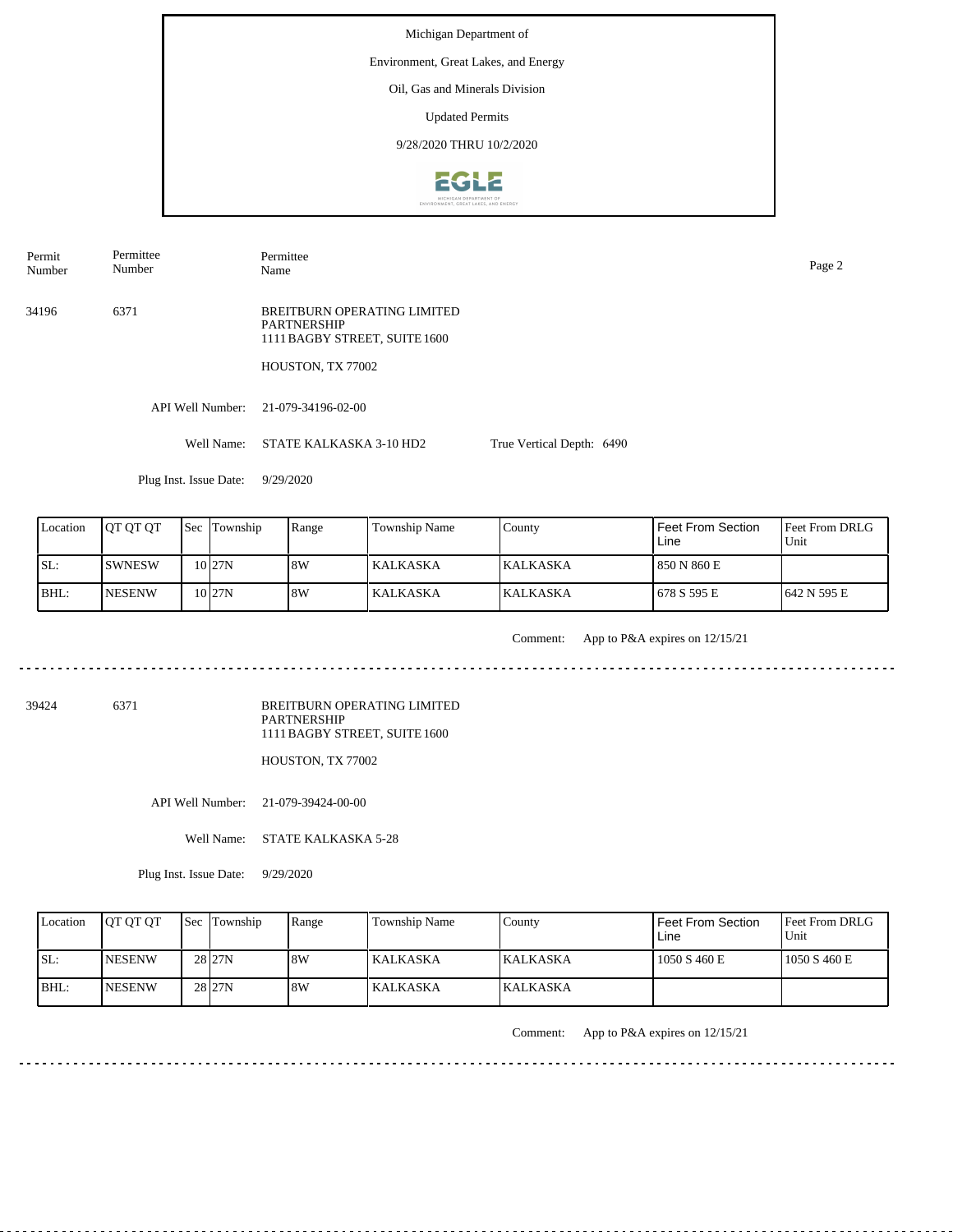Permit Number Permittee Number

Permittee Name Page 3

41394 6371 BREITBURN OPERATING LIMITED PARTNERSHIP 1111 BAGBY STREET, SUITE 1600

HOUSTON, TX 77002

API Well Number: 21-079-40724-02-00

Well Name: STATE KALKASKA 9-22A True Vertical Depth: 6787

Plug Inst. Issue Date: 9/29/2020

| Location | <b>IOT OT OT</b> | <b>Sec Township</b> | Range | Township Name | County           | Feet From Section<br>Line | <b>IFeet From DRLG</b><br>l Unit |
|----------|------------------|---------------------|-------|---------------|------------------|---------------------------|----------------------------------|
| SL:      | ISWSWSW          | 14 27 N             | 18W   | l KALKASKA.   | <b>IKALKASKA</b> | 200 S 330 W               |                                  |
| BHL:     | <b>NENENE</b>    | 22 27N              | 18W   | KALKASKA      | <b>KALKASKA</b>  | 205 N 484 E               | 1526 N 484 E                     |

Comment: App to P&A expires on 12/15/21

in a dia a dia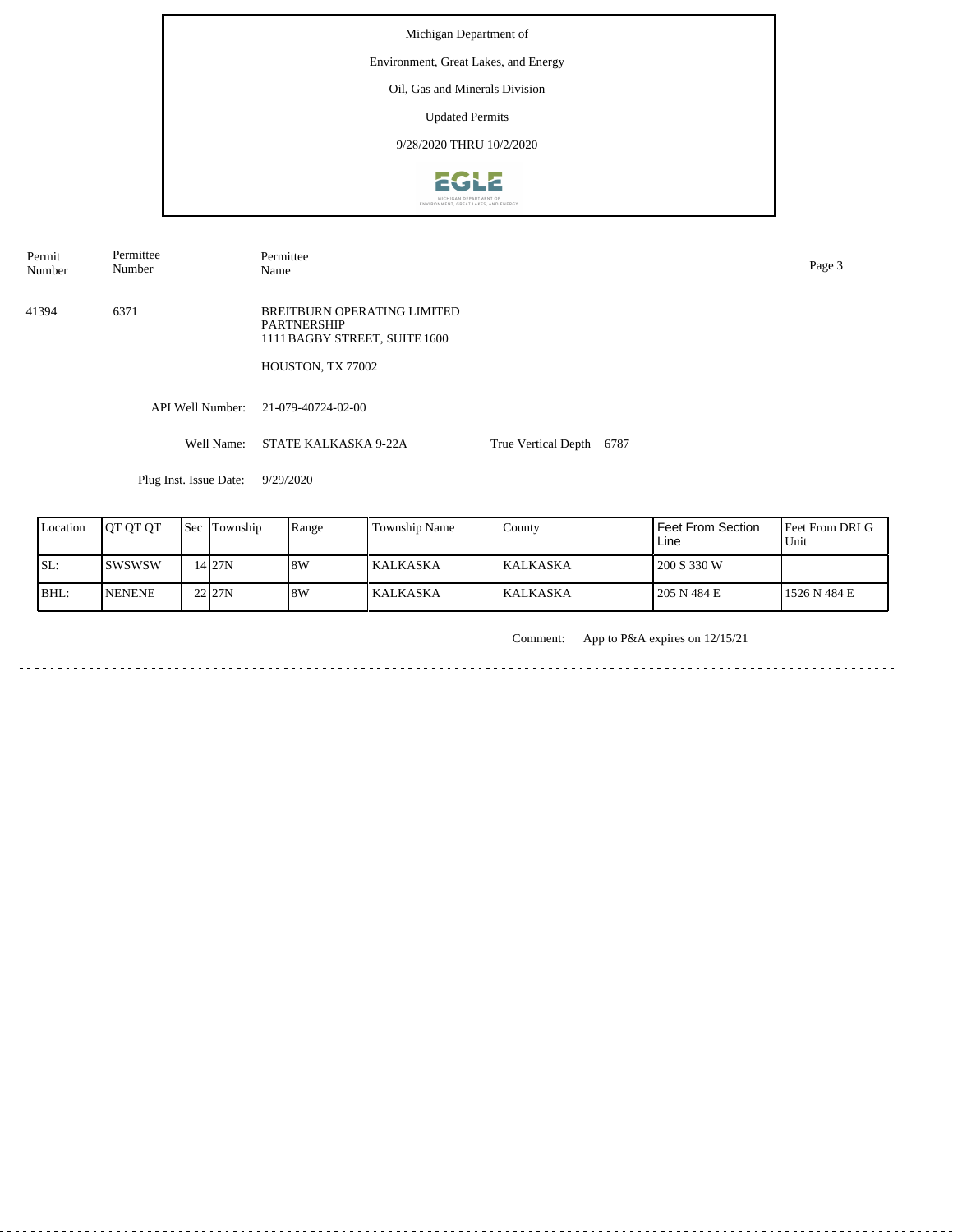#### Environment, Great Lakes, and Energy

Oil, Gas and Minerals Division

Updated Permits

9/28/2020 THRU 10/2/2020



| Permit | Permittee              | -<br>Permittee |      |
|--------|------------------------|----------------|------|
| Number | $\mathbf{r}$<br>Number | Name           | Page |
|        |                        |                |      |

#### **RECORD OF WELL PLUGGING:**

10264 491

CONSUMERS ENERGY CO

1945 W PARNALL RD JACKSON, MI 49201

API Well Number: 21-113-10264-00-00

Well Name: M G S C 719

Plugging Date: 8/13/2020

| Location | <b>IOT OT OT</b> | <b>Sec</b> Township | Range | Township Name | County            | l Feet From Section<br>Line | Feet From DRLG<br>Unit |
|----------|------------------|---------------------|-------|---------------|-------------------|-----------------------------|------------------------|
| SL:      | <b>CNSE</b>      | 35 21N              | 16W   | I CLAM UNION  | <b>IMISSAUKEE</b> | 1320 S 1320 W               |                        |
| BHL:     |                  | 35 21N              | 6W    | I CLAM UNION  | <b>IMISSAUKEE</b> |                             |                        |

 $\ddot{\phantom{1}}$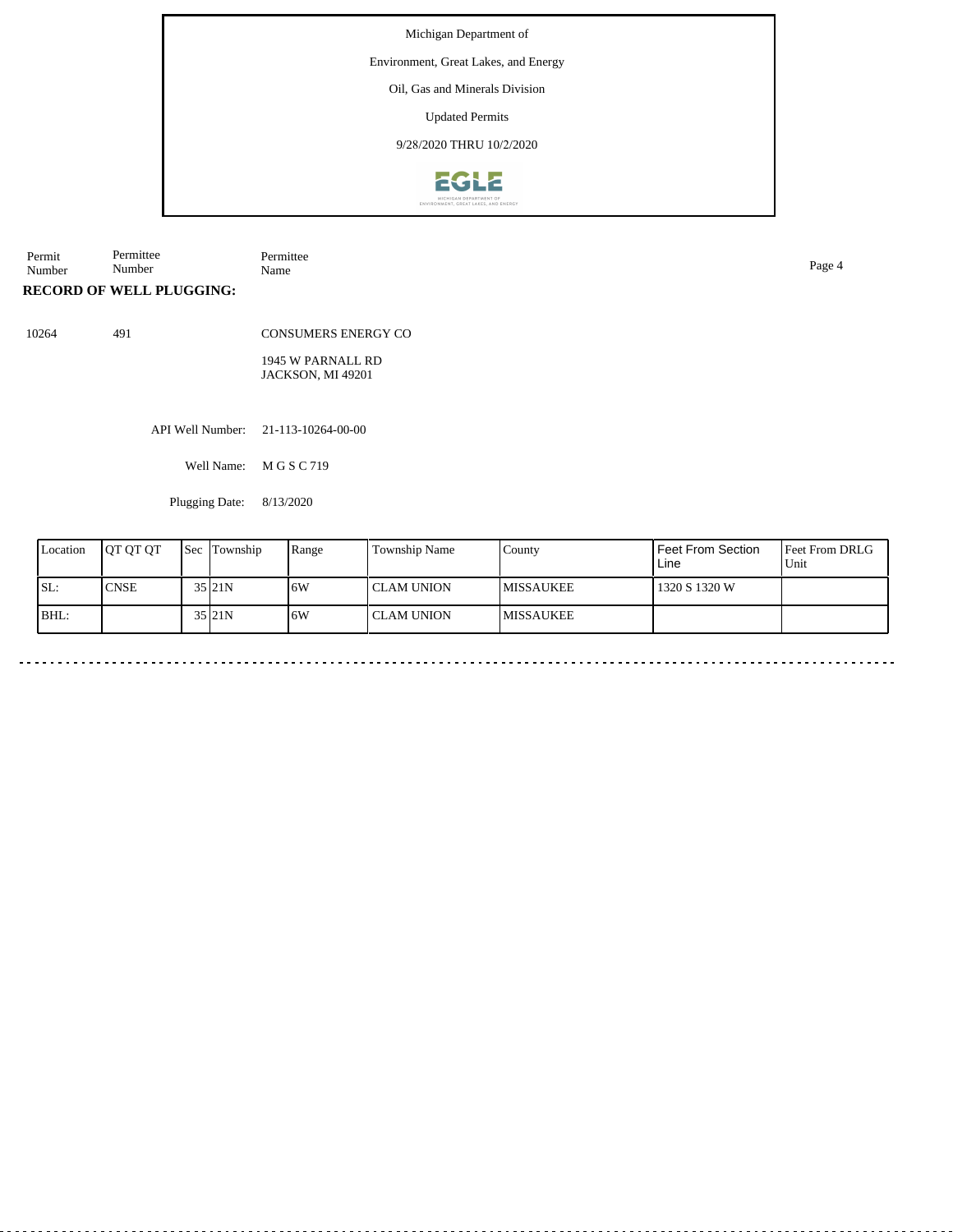Environment, Great Lakes, and Energy

Oil, Gas and Minerals Division

Updated Permits

9/28/2020 THRU 10/2/2020



Permit Number Permittee Number Permittee Name Page 5

#### **APPLICATIONS TO CHANGE WELL STATUS:**

13815 6371

BREITBURN OPERATING LIMITED PARTNERSHIP 1111 BAGBY STREET, SUITE 1600

HOUSTON, TX 77002

API Well Number: 21-079-13815-00-00

Well Name: GARDEN, GEORGE "A" 1

Approval Date: 9/23/2020

| Location | <b>IOT OT OT</b> | 'Sec | Township | Range | <b>Township Name</b> | County          | l Feet From Section<br>Line | <b>Feet From DRLG</b><br>Unit |
|----------|------------------|------|----------|-------|----------------------|-----------------|-----------------------------|-------------------------------|
| ISL:     | W2NESE           |      | $2$ 25N  | 5W    | l GARFIELD -         | <b>KALKASKA</b> | 1660 N 990 E                | 1660 N 990 E                  |
| IBHL:    | <b>IW2NESE</b>   |      | 12 I25N  | 5W    | <b>GARFIELD</b>      | <b>KALKASKA</b> |                             |                               |

dia a a a

Proposed Rework: Temporarily Abandoned Comment: ACOWS for TA expires on 3/31/22

<u>o dia alala a</u>

13815 6371

BREITBURN OPERATING LIMITED PARTNERSHIP 1111 BAGBY STREET, SUITE 1600

HOUSTON, TX 77002

API Well Number: 21-079-13815-01-00

Well Name: BEAVER CREEK UNIT GARDEN, GEORGE "A" 1 HD-INTERSECT

True Vertical Depth: 4064

Approval Date: 9/23/2020

| Location | <b>IOT OT OT</b> | <b>Sec</b> Township | Range | Township Name   | County          | Feet From Section<br>Line | <b>IFeet From DRLG</b><br>Unit |
|----------|------------------|---------------------|-------|-----------------|-----------------|---------------------------|--------------------------------|
| ISL:     | <b>INWNESE</b>   | 225N                | ا 5W  | <b>GARFIELD</b> | IKALKASKA       | 1944 S 987 E              |                                |
| BHL:     | <b>ISENWSE</b>   | 12 25 N             | 5W    | <b>GARFIELD</b> | <b>KALKASKA</b> | 1410 S 1640 E             | 13830 N 3672 W                 |

Temporarily Abandoned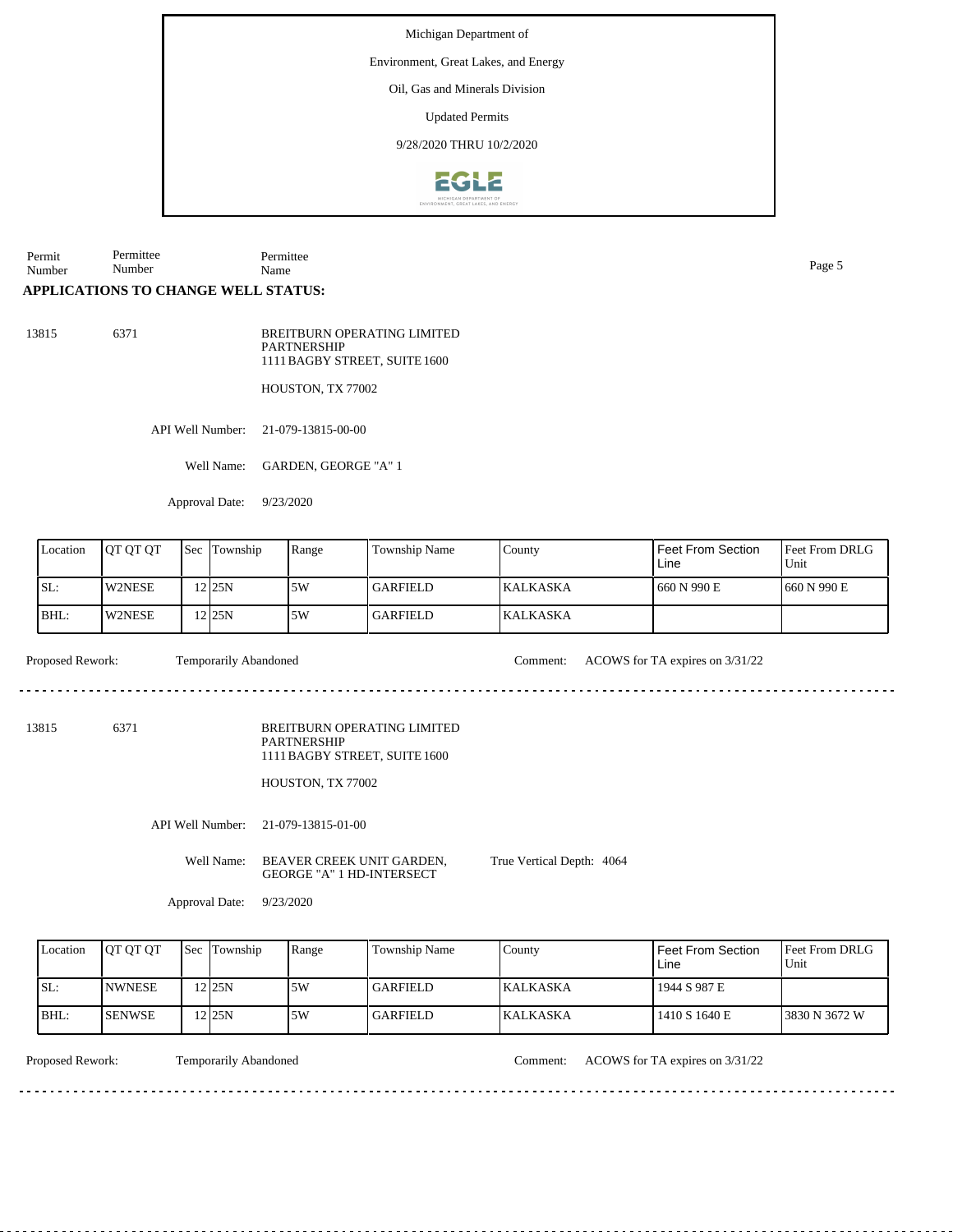# Environment, Great Lakes, and Energy

Oil, Gas and Minerals Division

Updated Permits

9/28/2020 THRU 10/2/2020



Permit Number Permittee Number

Name Page 6

Permittee

13895 6371 BREITBURN OPERATING LIMITED PARTNERSHIP 1111 BAGBY STREET, SUITE 1600

HOUSTON, TX 77002

API Well Number: 21-079-13895-00-00

Well Name: GARDEN, GEORGE 2

Approval Date: 9/23/2020

| Location | <b>JOT OT OT</b> | 'Sec | Township | Range | Township Name   | County           | Feet From Section<br>Line | <b>IFeet From DRLG</b><br>Unit |
|----------|------------------|------|----------|-------|-----------------|------------------|---------------------------|--------------------------------|
| SL:      | W2SESE           |      | 2 25N    | 5W    | l GARFIELD      | <b>IKALKASKA</b> | 660 S 990 E               | 1660 S 330 W                   |
| BHL:     | W2SESE           |      | 12 25 N  | .5W   | <b>GARFIELD</b> | <b>KALKASKA</b>  |                           |                                |

 $- - - - - -$ 

Proposed Rework: Temporarily Abandoned Comment: ACOWS for TA expires on  $3/31/22$ 

. . . . . . . . . . . . . . . . . . . .

14134 6371

BREITBURN OPERATING LIMITED PARTNERSHIP 1111 BAGBY STREET, SUITE 1600

HOUSTON, TX 77002

API Well Number: 21-079-14134-00-00

Well Name: STATE GARFIELD A-2

Approval Date: 9/23/2020

| Location | <b>OT OT OT</b> | <b>Sec Township</b> | Range | <b>Township Name</b> | County           | Feet From Section<br>∟ine | <b>Feet From DRLG</b><br>Unit |
|----------|-----------------|---------------------|-------|----------------------|------------------|---------------------------|-------------------------------|
| ISL:     | <b>W2NWNE</b>   | $3$ 25N             | 5W    | GARFIELD_            | <b>IKALKASKA</b> | 660 N 330 W               | 1660 N 2310 E                 |
| BHL:     | W2NWNE          | 13 25N              | .5W   | GARFIELD_            | <b>KALKASKA</b>  |                           |                               |

<u>. . . . . . . .</u>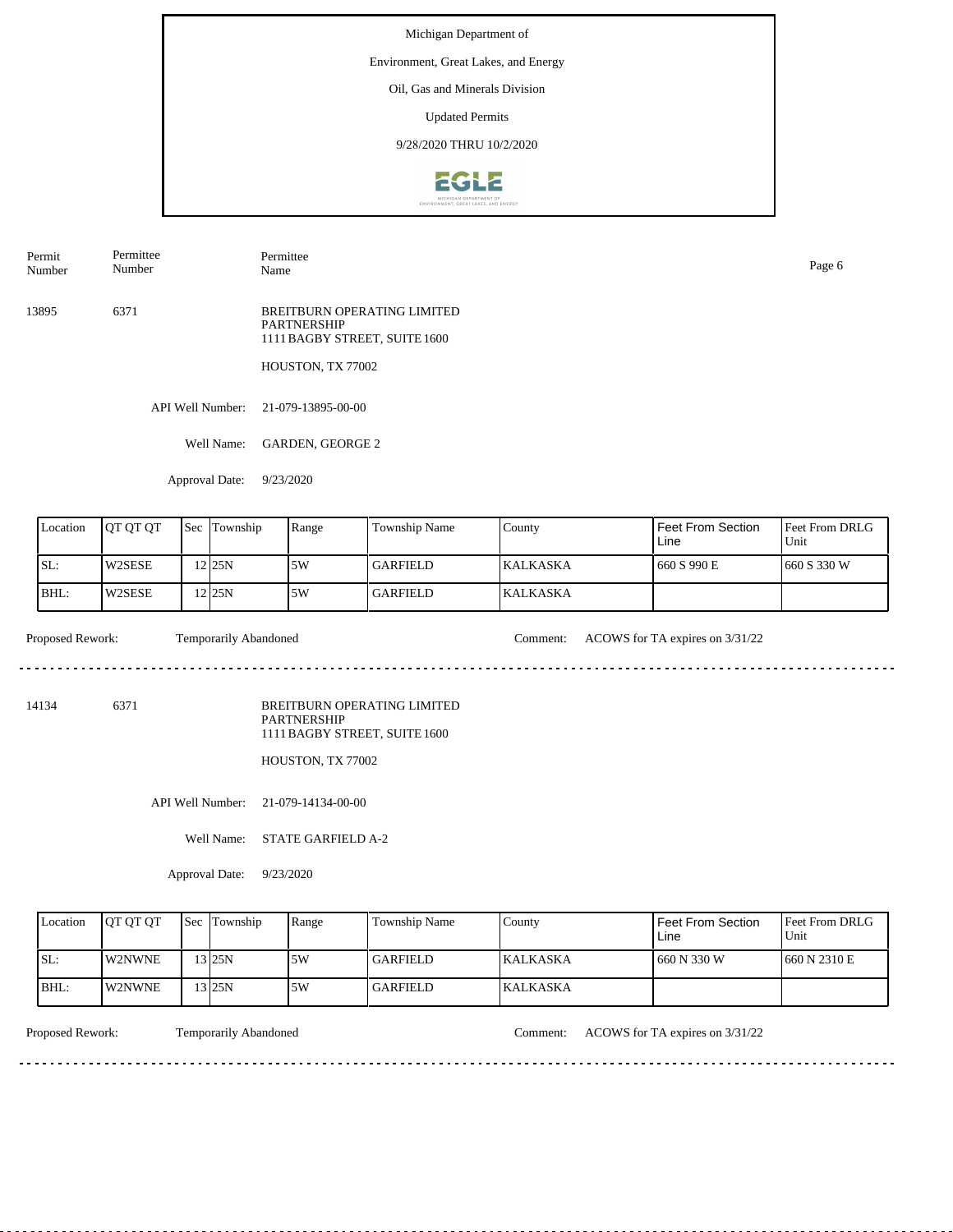# Environment, Great Lakes, and Energy

Oil, Gas and Minerals Division

Updated Permits

9/28/2020 THRU 10/2/2020



Name Page 7

Permit Number Permittee Number

14248 6371 BREITBURN OPERATING LIMITED PARTNERSHIP

1111 BAGBY STREET, SUITE 1600

HOUSTON, TX 77002

API Well Number: 21-079-14248-00-00

Well Name: STATE GARFIELD 3

Permittee

Approval Date: 9/23/2020

| Location | <b>IOT OT OT</b> | $\text{Sec}$ | Township | Range | <b>Township Name</b> | County          | Feet From Section<br>Line | <b>IFeet From DRLG</b><br>Unit |
|----------|------------------|--------------|----------|-------|----------------------|-----------------|---------------------------|--------------------------------|
| SL:      | <b>W2SENE</b>    |              | 13 I25N  | 5W    | l GARFIELD-          | <b>KALKASKA</b> | 660 S 990 E               | 1980 N 330 W                   |
| BHL:     | <b>W2SENE</b>    |              | 13 I25N  | 5W    | <b>GARFIELD</b>      | <b>KALKASKA</b> |                           |                                |

Proposed Rework: Temporarily Abandoned Comment: ACOWS for TA expires on  $3/31/22$ 

 $\mathcal{L}^{\mathcal{L}}\left( \mathcal{L}^{\mathcal{L}}\left( \mathcal{L}^{\mathcal{L}}\right) \right) =\mathcal{L}^{\mathcal{L}}\left( \mathcal{L}^{\mathcal{L}}\right)$ 

<u>. . . . . . . . . . .</u>

14452 6371

BREITBURN OPERATING LIMITED PARTNERSHIP 1111 BAGBY STREET, SUITE 1600

HOUSTON, TX 77002

API Well Number: 21-039-14452-00-00

Well Name: STATE BEAVER CREEK J-1

Approval Date: 9/23/2020

| Location | <b>IOT OT OT</b> | <b>Sec Township</b> | Range | Township Name        | County           | Feet From Section<br>Line | <b>Feet From DRLG</b><br>Unit |
|----------|------------------|---------------------|-------|----------------------|------------------|---------------------------|-------------------------------|
| ISL:     | <b>IW2SWNW</b>   | 27 25N              | 4W    | <b>IBEAVER CREEK</b> | <b>ICRAWFORD</b> | 1660 S 330 W              | 1660 S 330 W                  |
| IBHL:    | IW2SWNW          | 27 <sub>125N</sub>  | 4W    | I BEAVER CREEK       | <b>ICRAWFORD</b> |                           |                               |

<u>. . . . . . . .</u>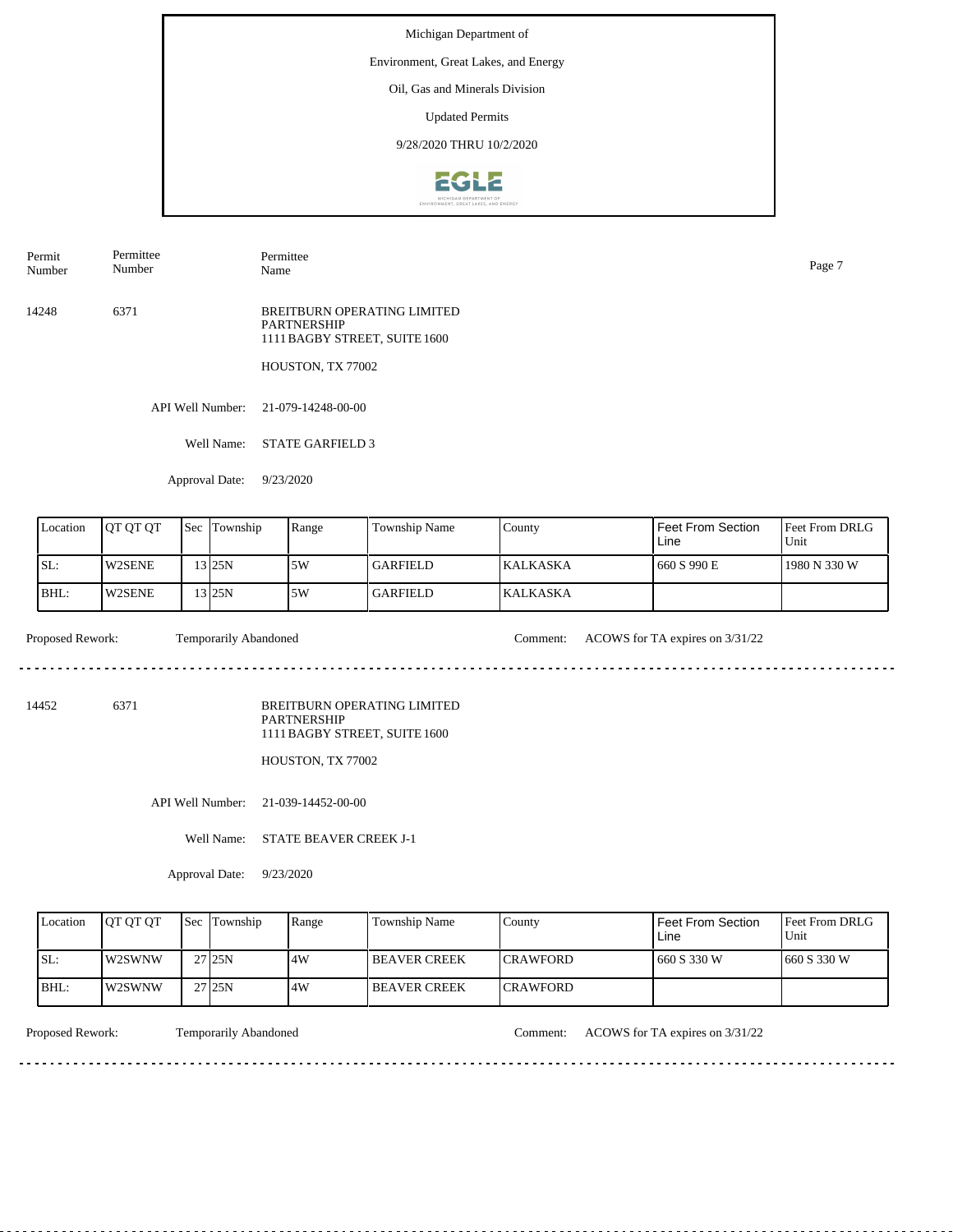# Environment, Great Lakes, and Energy

Oil, Gas and Minerals Division

Updated Permits

9/28/2020 THRU 10/2/2020



Permit Number Permittee Number

14769 6371

Name Page 8

Permittee

BREITBURN OPERATING LIMITED PARTNERSHIP 1111 BAGBY STREET, SUITE 1600

HOUSTON, TX 77002

API Well Number: 21-039-14769-00-00

Well Name: SEELY, CLAUDE 1

Approval Date: 9/23/2020

| Location | <b>IOT OT OT</b> | <b>Sec</b> | Township          | Range | Township Name         | County           | Feet From Section<br>Line | <b>Feet From DRLG</b><br>Unit |
|----------|------------------|------------|-------------------|-------|-----------------------|------------------|---------------------------|-------------------------------|
| ISL:     | W2SWSE           |            | 7 <sub>125N</sub> | 4W    | <b>I BEAVER CREEK</b> | <b>ICRAWFORD</b> | 1660 S 330 W              | 1660 S 990 E                  |
| IBHL:    | W2SWSE           |            | 125N              | 4W    | <b>BEAVER CREEK</b>   | <b>ICRAWFORD</b> |                           |                               |

Proposed Rework: Temporarily Abandoned Comment: ACOWS for TA expires on  $3/31/22$ 

 $- - - - - -$ 

. . . . . . . . . . . . . . . . . . . .

14818 6371

BREITBURN OPERATING LIMITED PARTNERSHIP 1111 BAGBY STREET, SUITE 1600

HOUSTON, TX 77002

API Well Number: 21-039-14818-00-00

Well Name: JOSEPH, H H 9

Approval Date: 9/23/2020

| Location | <b>IOT OT OT</b> | <b>Sec Township</b> | Range | <b>Township Name</b>  | County           | <b>Feet From Section</b><br>∟ine | <b>Feet From DRLG</b><br>Unit |
|----------|------------------|---------------------|-------|-----------------------|------------------|----------------------------------|-------------------------------|
| ISL:     | <b>IW2SWSW</b>   | 8 <sub>25N</sub>    | 4W    | <b>I BEAVER CREEK</b> | <b>ICRAWFORD</b> | 660 S 330 W                      | 1660 S 330 W                  |
| BHL:     | l w2SWSW         | 8 <sub>25N</sub>    | 4W    | <b>I BEAVER CREEK</b> | <b>ICRAWFORD</b> |                                  |                               |

<u>. . . . . . . .</u>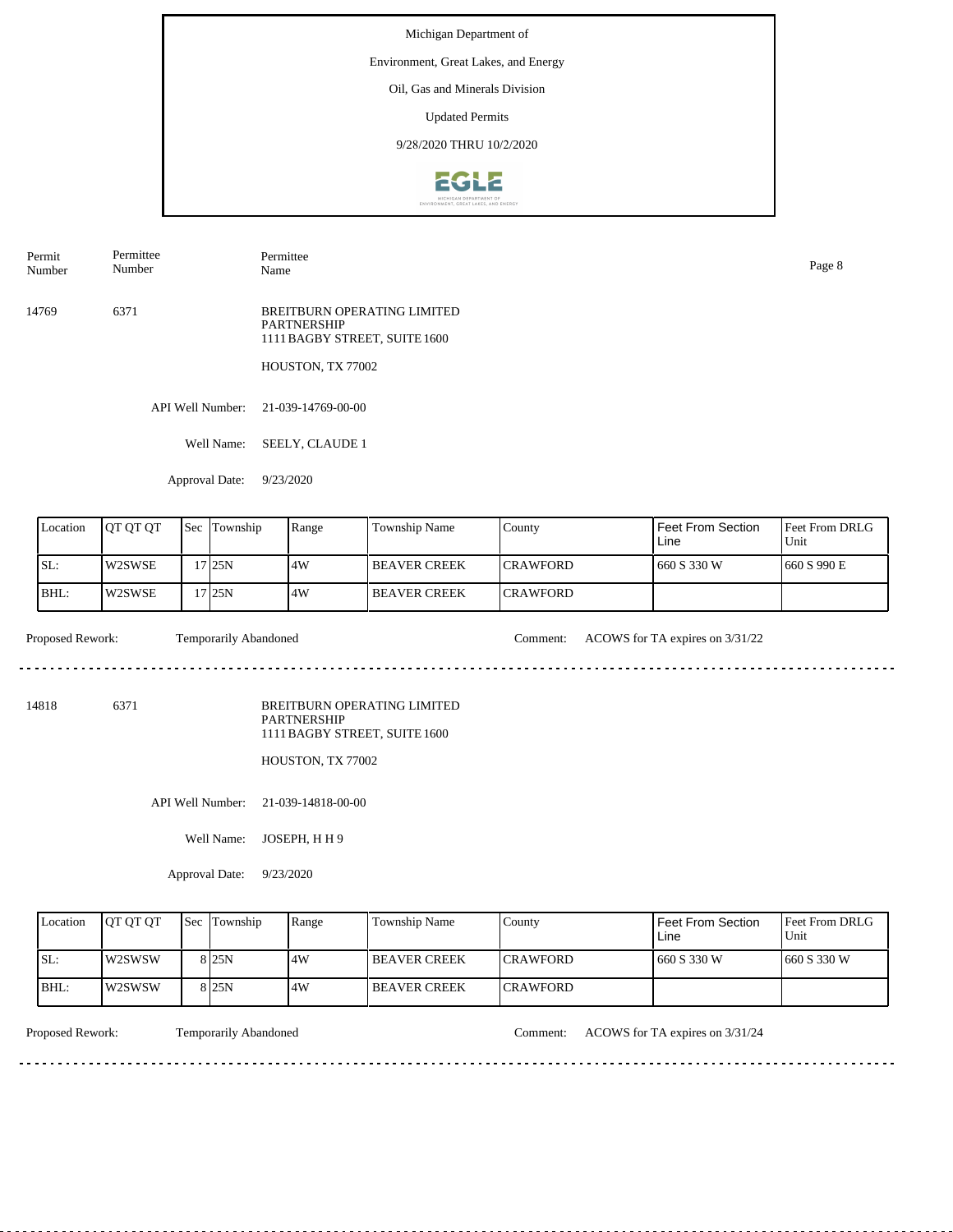# Environment, Great Lakes, and Energy

Oil, Gas and Minerals Division

Updated Permits

9/28/2020 THRU 10/2/2020



Permit Number Permittee Number

Permittee Name Page 9

15587 6371 BREITBURN OPERATING LIMITED PARTNERSHIP 1111 BAGBY STREET, SUITE 1600

HOUSTON, TX 77002

API Well Number: 21-039-15587-00-00

Well Name: STATE BEAVER CREEK L-3

Approval Date: 9/23/2020

| Location | <b>IOT OT OT</b> | 'Sec. | Township            | Range | <b>Township Name</b> | County           | Feet From Section<br>Line | <b>Feet From DRLG</b><br>Unit |
|----------|------------------|-------|---------------------|-------|----------------------|------------------|---------------------------|-------------------------------|
| SL:      | W2SWSE           |       | 20 <sub>25N</sub>   | 14W   | I BEAVER CREEK       | <b>ICRAWFORD</b> | 660 S 330 W               | 1660 S 2310 E                 |
| IBHL:    | W2SWSE           |       | 20 <sub>125</sub> N | .4W   | <b>BEAVER CREEK</b>  | <b>ICRAWFORD</b> |                           |                               |

 $- - - - - -$ 

Proposed Rework: Temporarily Abandoned Comment: ACOWS for TA expires on  $3/31/24$ 

. . . . . . . . . . . . . . . . . . . .

<u>. . . . . . . . . . .</u>

16154 6371

BREITBURN OPERATING LIMITED PARTNERSHIP 1111 BAGBY STREET, SUITE 1600

HOUSTON, TX 77002

API Well Number: 21-039-16154-00-00

Well Name: STATE BEAVER CREEK A-9

Approval Date: 9/23/2020

| Location | <b>IOT OT OT</b> | <b>Sec Township</b> | Range | <b>Township Name</b>  | County           | <b>Feet From Section</b><br>∟ine | <b>Feet From DRLG</b><br>Unit |
|----------|------------------|---------------------|-------|-----------------------|------------------|----------------------------------|-------------------------------|
| ISL:     | <b>IW2NWNE</b>   | 29 <sub>25N</sub>   | .4W   | <b>I BEAVER CREEK</b> | <b>ICRAWFORD</b> | 660 N 330 W                      | 1660 N 330 W                  |
| BHL:     | <b>W2NWNE</b>    | 29 <sub>25N</sub>   | 4W    | <b>I BEAVER CREEK</b> | <b>ICRAWFORD</b> |                                  |                               |

Proposed Rework: Temporarily Abandoned Comment: ACOWS for TA expires on  $3/31/22$ 

<u>. . . . . . . .</u>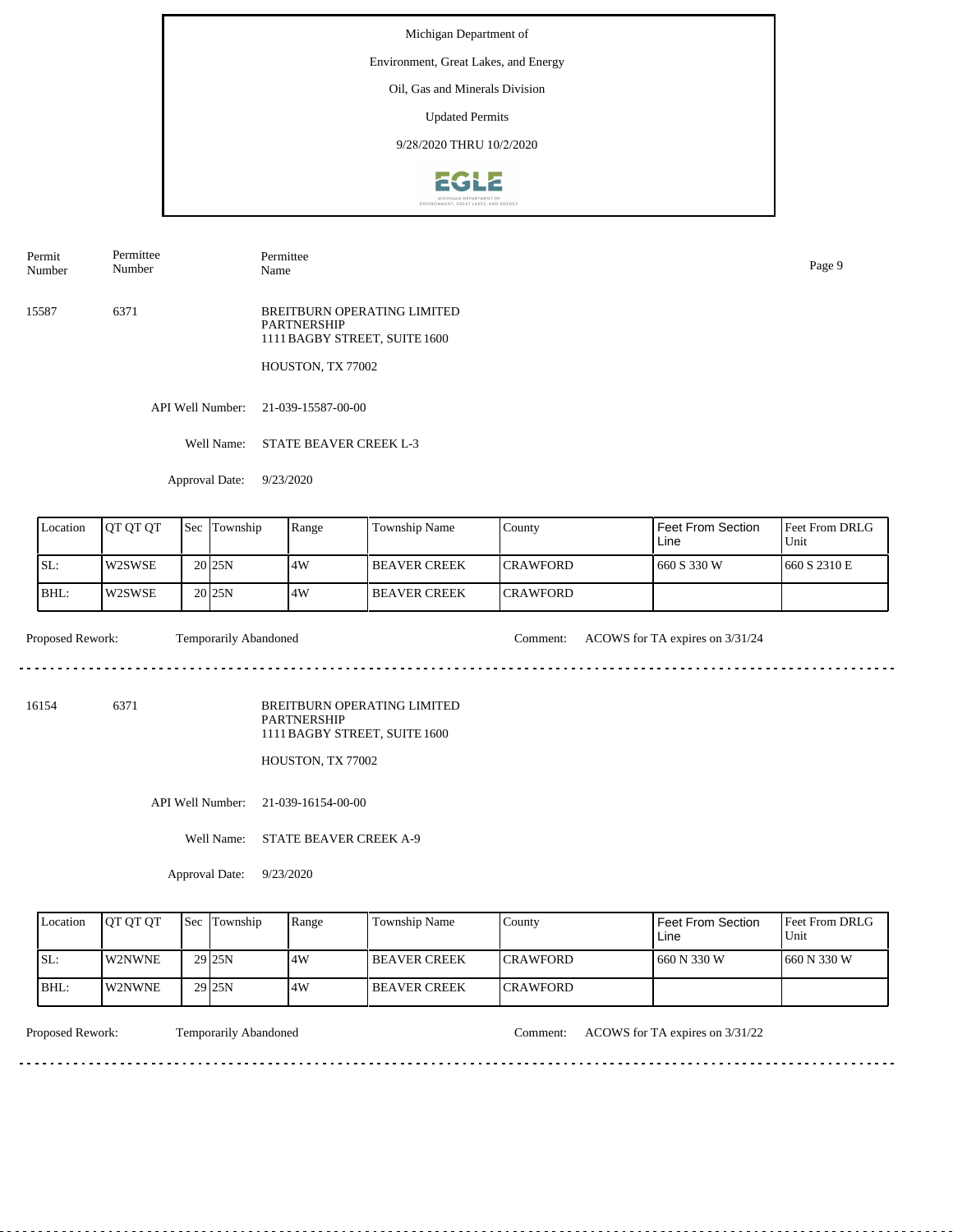# Environment, Great Lakes, and Energy

Oil, Gas and Minerals Division

Updated Permits

9/28/2020 THRU 10/2/2020



Permit Number Permittee Number

Permittee Name Page 10

16297 6371 BREITBURN OPERATING LIMITED PARTNERSHIP 1111 BAGBY STREET, SUITE 1600

HOUSTON, TX 77002

API Well Number: 21-079-16297-00-00

Well Name: STATE GARFIELD A 2

Approval Date: 9/23/2020

| Location | <b>JOT OT OT</b> | <b>Sec Township</b> | Range | <b>Township Name</b> | County           | Feet From Section<br>Line | Feet From DRLG<br>Unit |
|----------|------------------|---------------------|-------|----------------------|------------------|---------------------------|------------------------|
| SL:      | <b>IW2SENW</b>   | 13 25 N             | 5W    | <b>GARFIELD</b>      | <b>IKALKASKA</b> | 660 S 990 E               | 1660 S 330 W           |
| BHL:     | W2SENW           | '3 25N              | 5W    | GARFIELD_            | <b>KALKASKA</b>  |                           |                        |

 $- - - - - -$ 

Proposed Rework: Temporarily Abandoned Comment: ACOWS for TA expires on  $3/31/24$ 

<u>. . . . . . . . . . . . . . . . . . .</u>

16392 6371

BREITBURN OPERATING LIMITED PARTNERSHIP 1111 BAGBY STREET, SUITE 1600

HOUSTON, TX 77002

API Well Number: 21-079-16392-00-00

Well Name: STATE GARFIELD A 1

Approval Date: 9/23/2020

| Location | <b>OT OT OT</b> | <b>Sec Township</b> | Range | <b>Township Name</b> | County           | Feet From Section<br>∟ine | <b>Feet From DRLG</b><br>Unit |
|----------|-----------------|---------------------|-------|----------------------|------------------|---------------------------|-------------------------------|
| ISL:     | <b>IW2NENW</b>  | 13 25N              | 5W    | GARFIELD_            | <b>IKALKASKA</b> | 660 N 860 E               | 1660 N 460 W                  |
| BHL:     | <b>IW2NENW</b>  | $3$ 25N             | 5W    | GARFIELD_            | <b>KALKASKA</b>  |                           |                               |

<u>. . . . . . . .</u>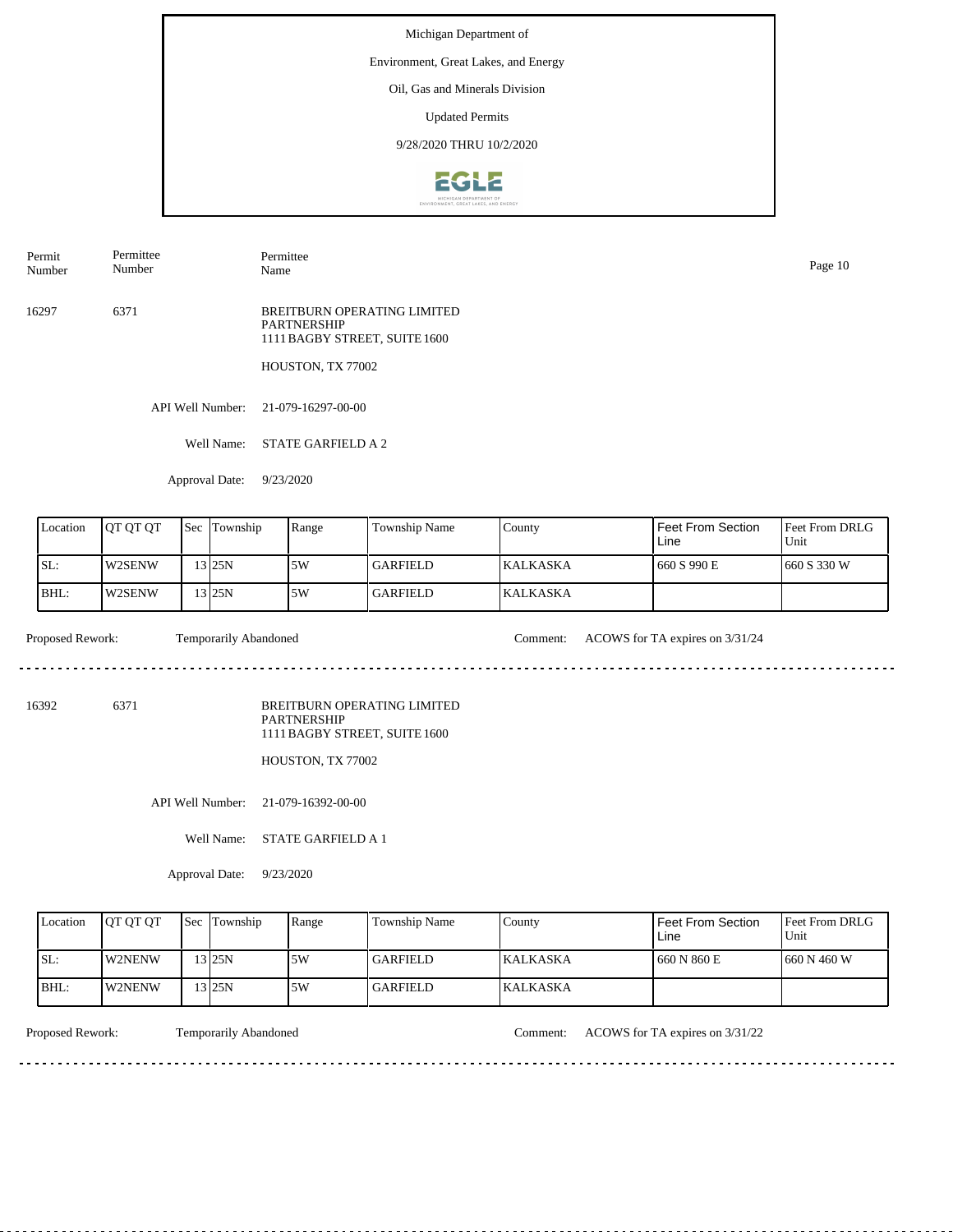# Environment, Great Lakes, and Energy

Oil, Gas and Minerals Division

Updated Permits

9/28/2020 THRU 10/2/2020



Permit Number Permittee Number

Permittee Name Page 11

17078 6371 BREITBURN OPERATING LIMITED PARTNERSHIP 1111 BAGBY STREET, SUITE 1600

HOUSTON, TX 77002

API Well Number: 21-079-17078-00-00

Well Name: GARDEN, GEORGE A-5

Approval Date: 9/23/2020

| Location | <b>IOT OT OT</b> | 'Sec | Township           | Range | <b>Township Name</b> | County          | Feet From Section<br>Line | <b>Feet From DRLG</b><br>Unit |
|----------|------------------|------|--------------------|-------|----------------------|-----------------|---------------------------|-------------------------------|
| SL:      | l w2SWSW         |      | 12 <sub>125N</sub> | 5W    | l GARFIELD.          | <b>KALKASKA</b> | 660 S 330 W               | 1660 S 330 W                  |
| IBHL:    | l w2SWSW         |      | 12 <sub>125N</sub> | 5W    | <b>GARFIELD</b>      | <b>KALKASKA</b> |                           |                               |

 $- - - - - -$ 

Proposed Rework: Temporarily Abandoned Comment: ACOWS for TA expires on  $3/31/22$ 

<u>. . . . . . . . . . . . . . . . . . .</u>

17276 6371

BREITBURN OPERATING LIMITED PARTNERSHIP 1111 BAGBY STREET, SUITE 1600

HOUSTON, TX 77002

API Well Number: 21-079-17276-00-00

Well Name: GARDEN, GEO A-6

Approval Date: 9/23/2020

| Location | <b>OT OT OT</b> | <b>Sec Township</b> | Range | <b>Township Name</b> | County           | Feet From Section<br>Line | <b>Feet From DRLG</b><br>Unit |
|----------|-----------------|---------------------|-------|----------------------|------------------|---------------------------|-------------------------------|
| ISL:     | <b>IW2NWSW</b>  | 12 <sub>25N</sub>   | 5W    | <b>GARFIELD</b>      | <b>IKALKASKA</b> | 1 660 N 330 W             | 1660 N 330 W                  |
| BHL:     | <b>IW2NWSW</b>  | 12 25 N             | .5W   | GARFIELD_            | <b>KALKASKA</b>  |                           |                               |

<u>. . . . . . . .</u>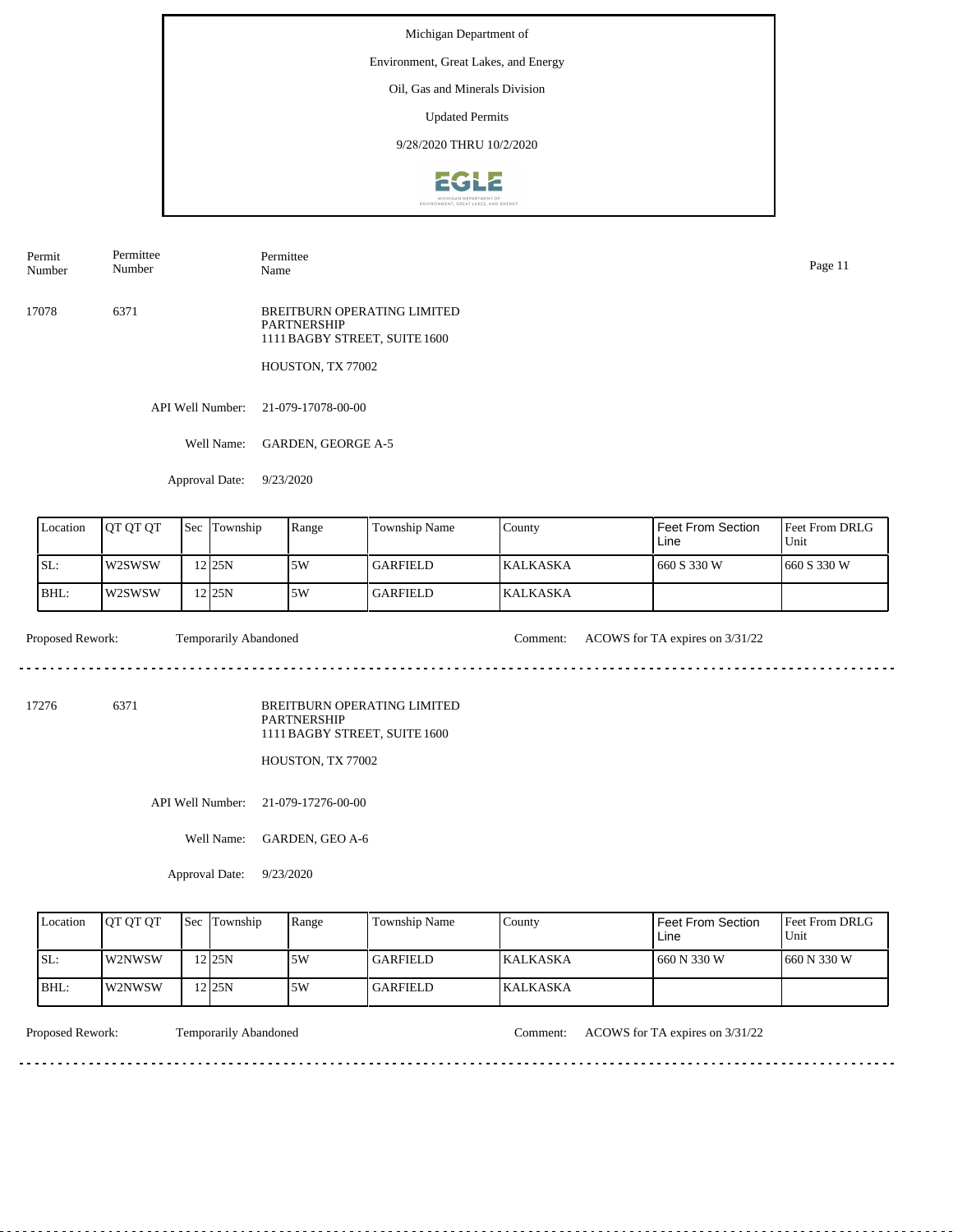# Environment, Great Lakes, and Energy

Oil, Gas and Minerals Division

Updated Permits

9/28/2020 THRU 10/2/2020



Permit Number Permittee Number

Permittee Name Page 12

20852 6371 BREITBURN OPERATING LIMITED PARTNERSHIP 1111 BAGBY STREET, SUITE 1600

HOUSTON, TX 77002

API Well Number: 21-039-20852-00-00

Well Name: STATE BEAVER CREEK B-5

Approval Date: 9/23/2020

| Location | <b>IOT OT OT</b> | Sec Township      | Range | Township Name        | County           | Feet From Section<br>Line | <b>Feet From DRLG</b><br>Unit |
|----------|------------------|-------------------|-------|----------------------|------------------|---------------------------|-------------------------------|
| ISL:     | l w2SWNW         | 21 <sub>25N</sub> | .4W   | <b>IBEAVER CREEK</b> | <b>ICRAWFORD</b> | 657 S 328 W               | 1657 S 2303 E                 |
| IBHL:    | l w2SWNW         | 21 <sub>25N</sub> | 4W    | <b>BEAVER CREEK</b>  | <b>ICRAWFORD</b> |                           |                               |

 $- - - - - -$ 

Proposed Rework: Temporarily Abandoned Comment: ACOWS for TA expires on  $3/31/22$ 

. . . . . . . . . . . . . . . . . . . .

20852 6371

BREITBURN OPERATING LIMITED PARTNERSHIP 1111 BAGBY STREET, SUITE 1600

HOUSTON, TX 77002

API Well Number: 21-039-20852-01-00

Well Name: STATE BEAVER CREEK B-5

Approval Date: 9/23/2020

| Location | <b>OT OT OT</b> | <b>Sec Township</b> | Range | <b>Township Name</b> | County           | Feet From Section<br>Line | <b>Feet From DRLG</b><br>Unit |
|----------|-----------------|---------------------|-------|----------------------|------------------|---------------------------|-------------------------------|
| ISL:     | <b>IW2SWNW</b>  | $21$  25N           | 4W    | <b>IBEAVER CREEK</b> | <b>ICRAWFORD</b> | 1657 S 328 W              | 1657 S 2303 E                 |
| IBHL:    | W2SWNW          | 21 25N              | 4W    | <b>IBEAVER CREEK</b> | <b>ICRAWFORD</b> |                           |                               |

<u>. . . . . . . .</u>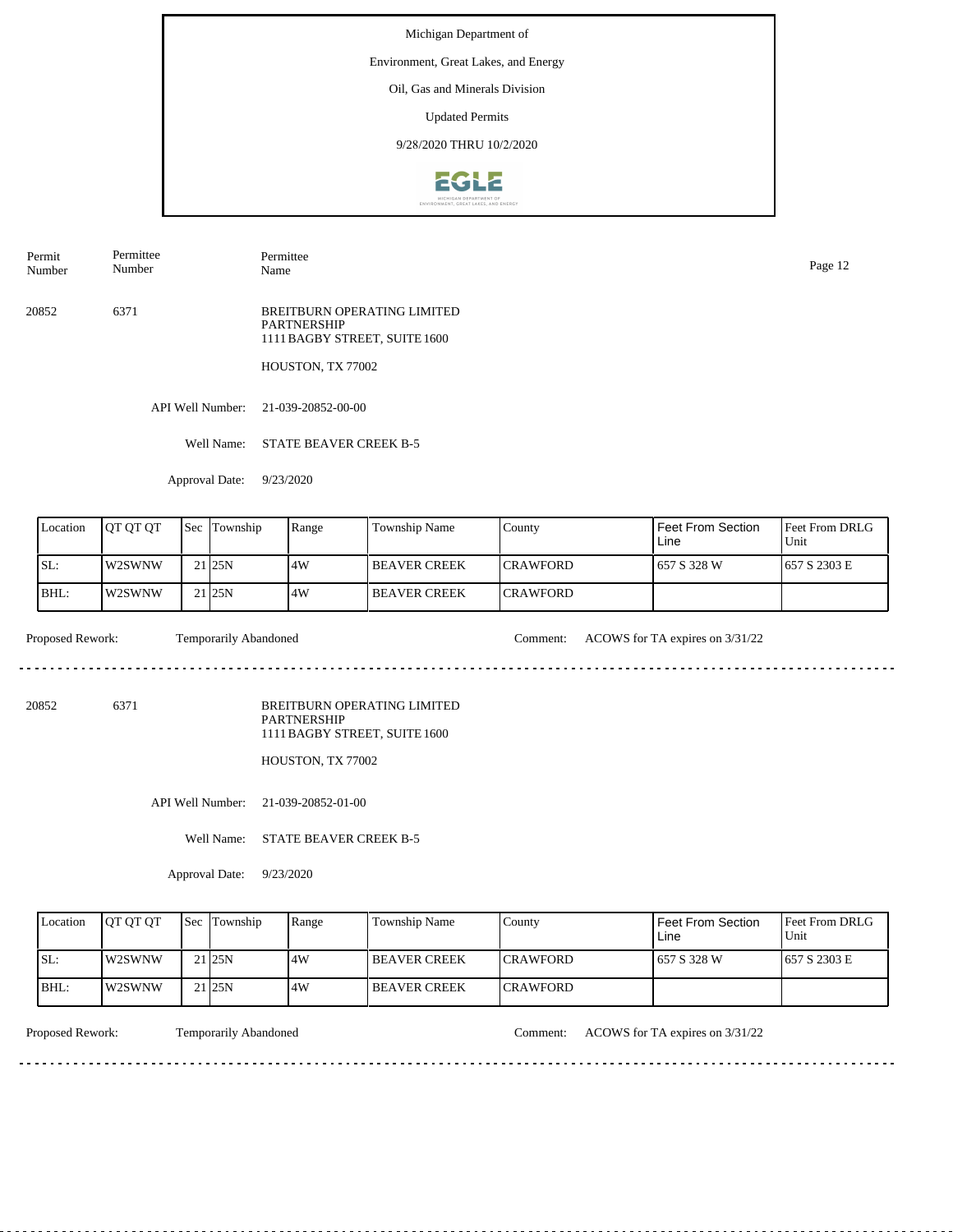# Environment, Great Lakes, and Energy

Oil, Gas and Minerals Division

Updated Permits

9/28/2020 THRU 10/2/2020



Permit Number Permittee Number

Page 13<br>Name Page 13

Permittee

27185 6371 BREITBURN OPERATING LIMITED PARTNERSHIP 1111 BAGBY STREET, SUITE 1600

HOUSTON, TX 77002

API Well Number: 21-039-27185-00-00

Well Name: STATE BEAVER CREEK A 12

Approval Date: 9/23/2020

| Location | IOT OT OT | <b>Sec Township</b> | Range | <b>Township Name</b> | County           | Feet From Section<br>Line | <b>Feet From DRLG</b><br>Unit |
|----------|-----------|---------------------|-------|----------------------|------------------|---------------------------|-------------------------------|
| SL:      | IW2NWSW   | 28 <sub>25N</sub>   | 14W   | <b>IBEAVER CREEK</b> | <b>ICRAWFORD</b> | 660 N 450 W               | 1660 N 450 W                  |
| BHL:     | W2NWSW    | 28 <sub>25N</sub>   | 14W   | <b>IBEAVER CREEK</b> | <b>ICRAWFORD</b> |                           |                               |

 $\mathcal{L}^{\mathcal{L}}\left( \mathcal{L}^{\mathcal{L}}\left( \mathcal{L}^{\mathcal{L}}\right) \right) =\mathcal{L}^{\mathcal{L}}\left( \mathcal{L}^{\mathcal{L}}\right)$ 

Proposed Rework: Temporarily Abandoned Comment: ACOWS for TA expires on  $3/31/22$ 

<u>. . . . . . . . . . .</u>

28403 6371

BREITBURN OPERATING LIMITED PARTNERSHIP 1111 BAGBY STREET, SUITE 1600

HOUSTON, TX 77002

API Well Number: 21-079-28403-00-00

Well Name: STATE KALKASKA 1-21

Approval Date: 9/23/2020

| Location | <b>OT OT OT</b> | <b>Sec Township</b> | Range | <b>Township Name</b> | County           | Feet From Section<br>Line | <b>Feet From DRLG</b><br>Unit |
|----------|-----------------|---------------------|-------|----------------------|------------------|---------------------------|-------------------------------|
| ISL:     | <b>ISESESE</b>  | $21$ <sub>27N</sub> | 8W    | <b>KALKASKA</b>      | <b>IKALKASKA</b> | 330 S 330 E               | 1330 S 330 E                  |
| IBHL:    | <b>SESESE</b>   | $21$ <sub>27N</sub> | 8W    | <b>KALKASKA</b>      | <b>KALKASKA</b>  |                           |                               |

<u>. . . . . . . .</u>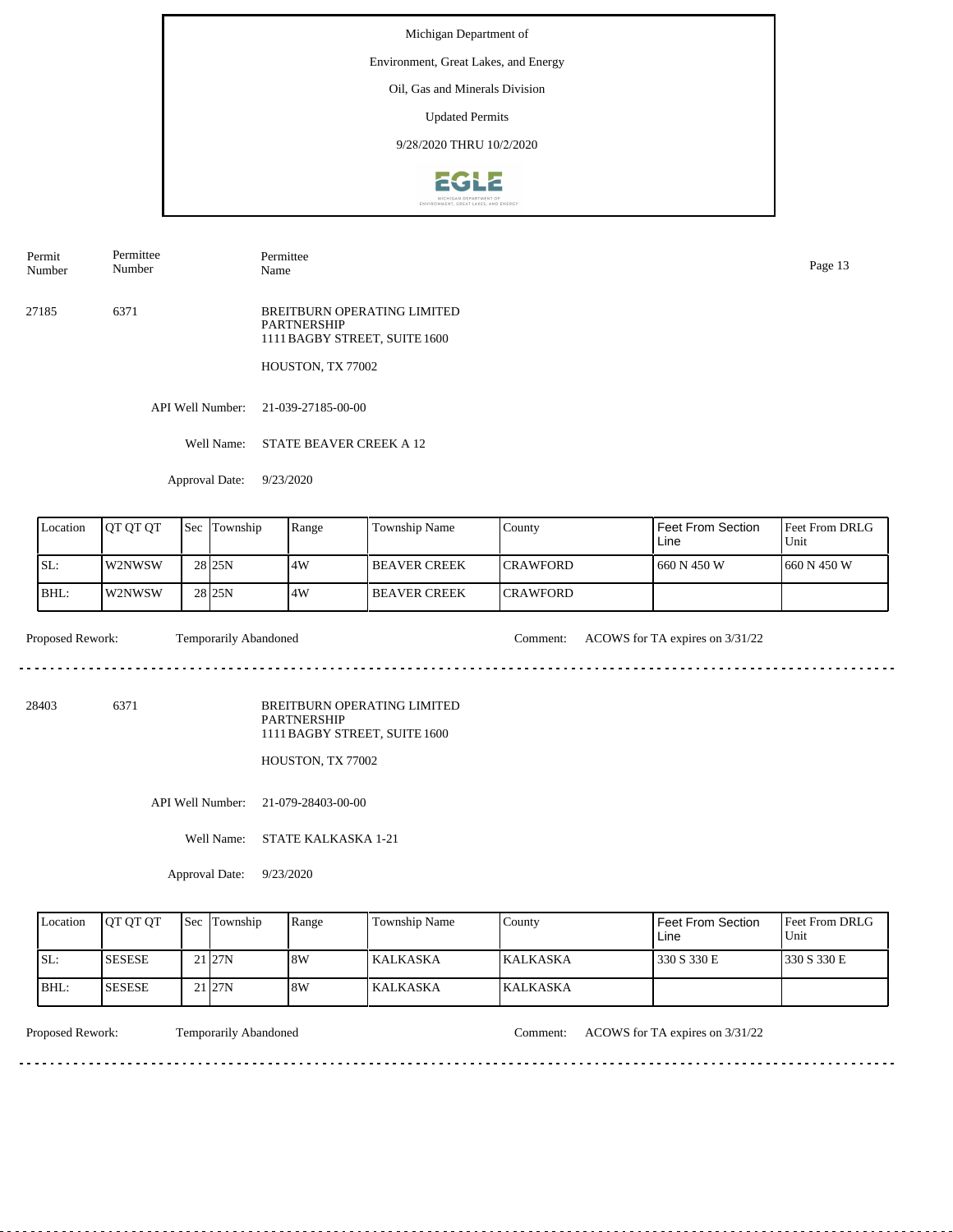# Environment, Great Lakes, and Energy

Oil, Gas and Minerals Division

Updated Permits

9/28/2020 THRU 10/2/2020



Permit Number Permittee Number

Permittee Name Page 14

28676 6371 BREITBURN OPERATING LIMITED PARTNERSHIP 1111 BAGBY STREET, SUITE 1600

HOUSTON, TX 77002

API Well Number: 21-079-28676-00-00

Well Name: STATE KALKASKA 1-22

Approval Date: 9/23/2020

| Location | <b>JOT OT OT</b> | <b>Sec Township</b> | Range | <b>Township Name</b> | County           | Feet From Section<br>Line | Feet From DRLG<br>Unit |
|----------|------------------|---------------------|-------|----------------------|------------------|---------------------------|------------------------|
| SL:      | <b>INENWNE</b>   | $22$ <sub>27N</sub> | 8W    | KALKASKA             | <b>IKALKASKA</b> | 460 N 860 W               | 1460 N 860 W           |
| BHL:     | <b>INENWNE</b>   | 22 27N              | 18W   | KALKASKA             | <b>KALKASKA</b>  |                           |                        |

Proposed Rework: Temporarily Abandoned Comment: ACOWS for TA expires on  $3/31/24$ 

 $- - - - - -$ 

. . . . . . . . . . . . . . . . . . . .

28721 6371

BREITBURN OPERATING LIMITED PARTNERSHIP 1111 BAGBY STREET, SUITE 1600

HOUSTON, TX 77002

API Well Number: 21-079-28721-00-00

Well Name: STATE KALKASKA 2-22

Approval Date: 9/23/2020

| Location | <b>OT OT OT</b> | <b>Sec Township</b> | Range | <b>Township Name</b> | County           | Feet From Section<br>∟ine | <b>Feet From DRLG</b><br>Unit |
|----------|-----------------|---------------------|-------|----------------------|------------------|---------------------------|-------------------------------|
| ISL:     | <b>ISWNWSW</b>  | 22 27N              | 8W    | <b>KALKASKA</b>      | <b>IKALKASKA</b> | 860 N 460 W               | 1860 N 460 W                  |
| BHL:     | <b>ISWNWSW</b>  | 22 27N              | 8W    | KALKASKA             | KALKASKA         |                           |                               |

<u>. . . . . . . .</u>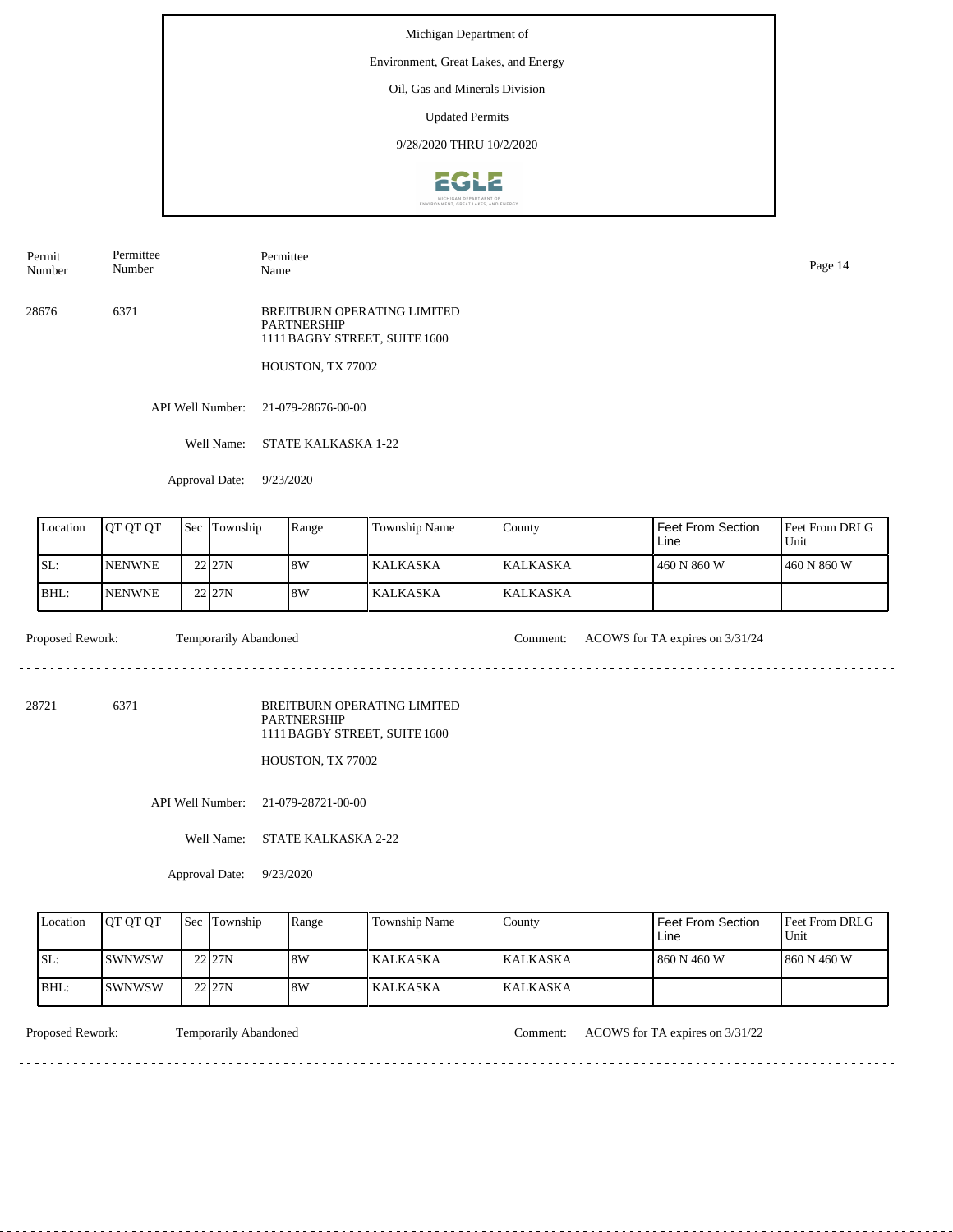# Environment, Great Lakes, and Energy

Oil, Gas and Minerals Division

Updated Permits

9/28/2020 THRU 10/2/2020



Permit Number Permittee Number

Permittee Name Page 15

28843 6371 BREITBURN OPERATING LIMITED PARTNERSHIP 1111 BAGBY STREET, SUITE 1600

HOUSTON, TX 77002

API Well Number: 21-079-28843-00-00

Well Name: STATE KALKASKA 3-22

Approval Date: 9/23/2020

| Location | IOT OT OT      | <b>Sec Township</b> | Range | <b>Township Name</b> | County          | Feet From Section<br>Line | <b>Feet From DRLG</b><br>Unit |
|----------|----------------|---------------------|-------|----------------------|-----------------|---------------------------|-------------------------------|
| SL:      | <b>INESENW</b> | 22 <sub>127N</sub>  | 8W    | KALKASKA             | <b>KALKASKA</b> | 860 S 460 E               | 1860 S 460 E                  |
| BHL:     | <b>INESENW</b> | $22$ <sub>27N</sub> | 18W   | KALKASKA             | <b>KALKASKA</b> |                           |                               |

 $- - - - - -$ 

Proposed Rework: Temporarily Abandoned Comment: ACOWS for TA expires on  $3/31/24$ 

. . . . . . . . . . . . . . . . . . . .

29304 6371

BREITBURN OPERATING LIMITED PARTNERSHIP 1111 BAGBY STREET, SUITE 1600

HOUSTON, TX 77002

API Well Number: 21-079-29304-00-00

Well Name: STATE KALKASKA 3-28

Approval Date: 9/23/2020

| Location | <b>IOT OT OT</b> | <b>Sec Township</b> | Range | <b>Township Name</b> | County           | Feet From Section<br>Line | <b>Feet From DRLG</b><br>Unit |
|----------|------------------|---------------------|-------|----------------------|------------------|---------------------------|-------------------------------|
| ISL:     | E2NENW           | 28 <sub>27N</sub>   | 8W    | <b>KALKASKA</b>      | <b>IKALKASKA</b> | 1660 N 460 E              | 1660 N 460 E                  |
| BHL:     | <b>E2NENW</b>    | 28 <sub>27N</sub>   | 8W    | KALKASKA             | <b>KALKASKA</b>  |                           |                               |

<u>. . . . . . . .</u>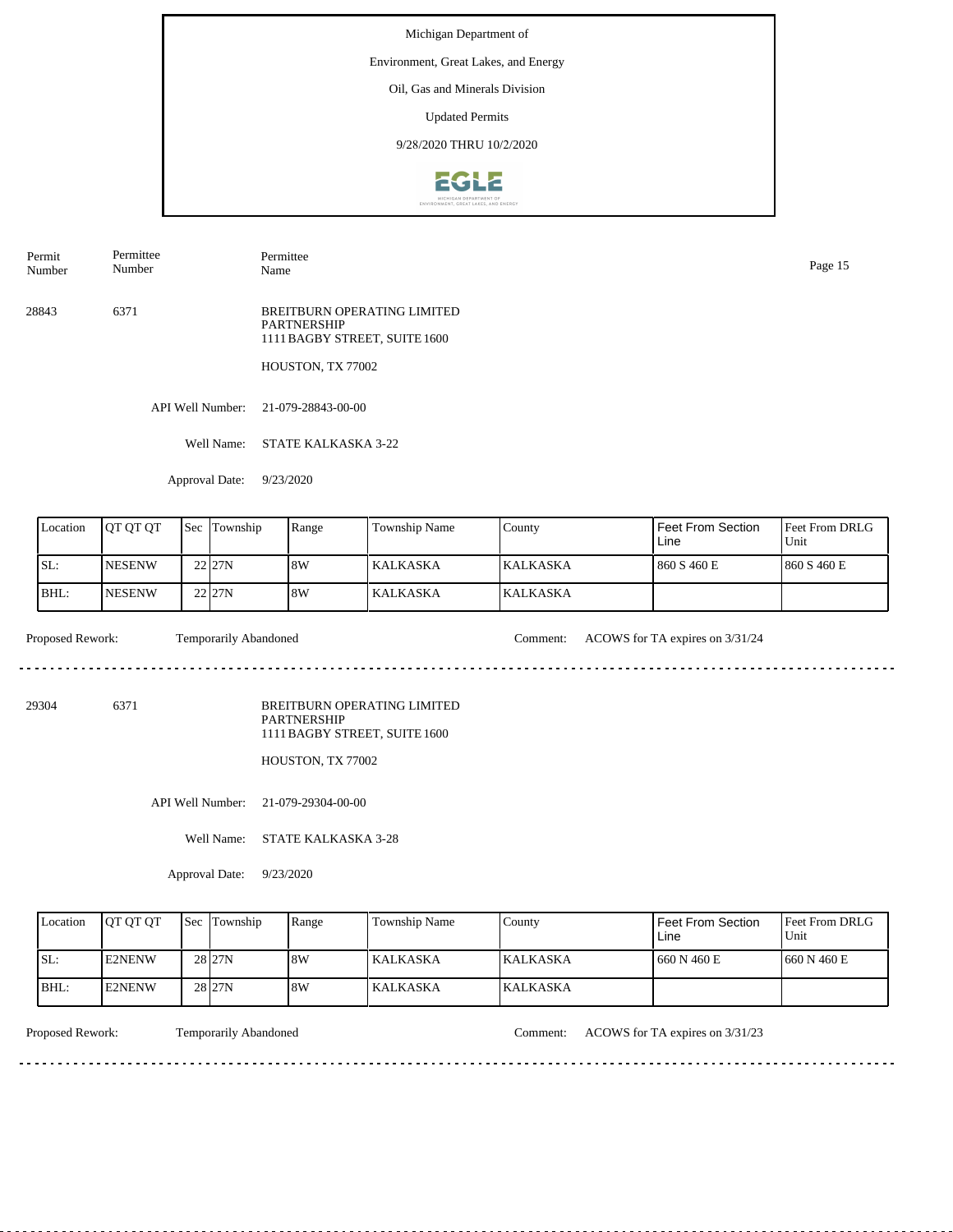Permit Number Permittee Number Permittee Name Page 16

29304 6371 BREITBURN OPERATING LIMITED PARTNERSHIP 1111 BAGBY STREET, SUITE 1600

HOUSTON, TX 77002

API Well Number: 21-079-29304-01-00

Well Name: STATE KALKASKA 3-28 HD1 True Vertical Depth: 6640

Approval Date: 9/23/2020

| Location | <b>JOT OT OT</b> | <b>Sec Township</b> | Range | Township Name | County           | Feet From Section<br>Line | <b>Feet From DRLG</b><br>Unit |
|----------|------------------|---------------------|-------|---------------|------------------|---------------------------|-------------------------------|
| SL:      | <b>SENENW</b>    | 28 <sub>27N</sub>   | 18W   | l KALKASKA    | <b>IKALKASKA</b> | 1 660 N 460 E             |                               |
| IBHL:    | <b>SESWSE</b>    | $21$  27N           | 8W    | l KALKASKA    | <b>KALKASKA</b>  | 206 S 1731 E              | 1540 S 903 W                  |

Proposed Rework: Temporarily Abandoned Comment: ACOWS for TA expires on  $3/31/23$ Temporarily Abandoned

. . . . . . . . . . . . . . . . . .

32507 6371

BREITBURN OPERATING LIMITED PARTNERSHIP 1111 BAGBY STREET, SUITE 1600

HOUSTON, TX 77002

API Well Number: 21-079-28773-01-00

Well Name: STATE KALKASKA 1-15A

True Vertical Depth: 6804

Approval Date: 9/23/2020

| Location | <b>IOT OT OT</b> | <b>Sec Township</b> | Range | <b>Township Name</b> | County           | Feet From Section<br>Line | <b>Feet From DRLG</b><br>Unit |
|----------|------------------|---------------------|-------|----------------------|------------------|---------------------------|-------------------------------|
| ISL:     | <b>ISWSESE</b>   | 15 27N              | 8W    | KALKASKA             | <b>IKALKASKA</b> | 460 S 860 E               |                               |
| BHL:     | <b>INWNENE</b>   | 22 27N              | 8W    | KALKASKA             | <b>KALKASKA</b>  | 34 N 887 E                | 1354 N 887 E                  |

Temporarily Abandoned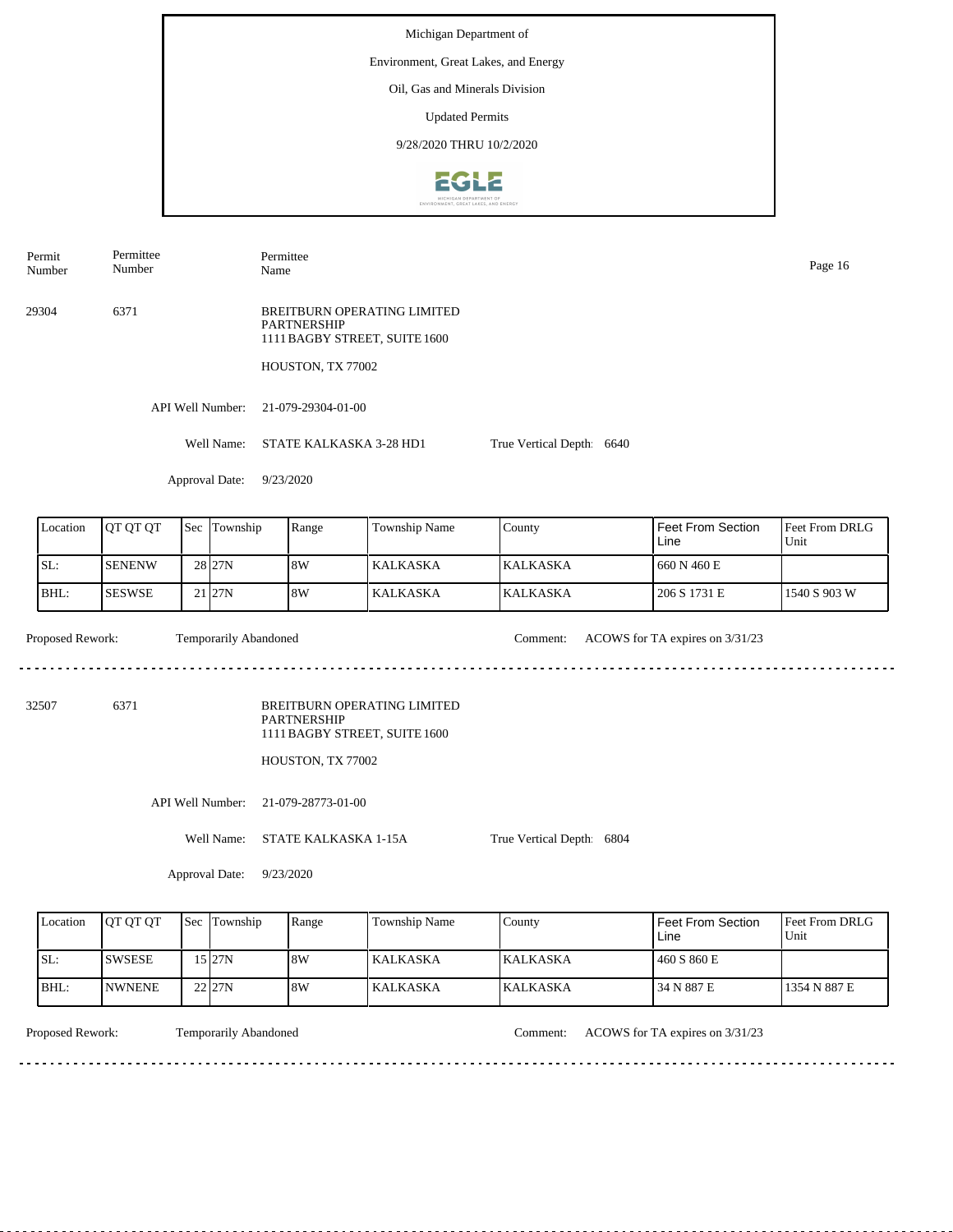#### Environment, Great Lakes, and Energy

Oil, Gas and Minerals Division

Updated Permits

9/28/2020 THRU 10/2/2020



Permit Number Permittee Number

Permittee Name Page 17

32688 6371 BREITBURN OPERATING LIMITED PARTNERSHIP 1111 BAGBY STREET, SUITE 1600

HOUSTON, TX 77002

API Well Number: 21-079-32688-00-00

Well Name: STATE GARFIELD P1 (P13D4) 1

Approval Date: 9/23/2020

| Location | <b>OT OT OT</b>       | <b>Sec</b> | Township | Range | Township Name   | County           | Feet From Section<br>Line | <b>Feet From DRLG</b><br>Unit |
|----------|-----------------------|------------|----------|-------|-----------------|------------------|---------------------------|-------------------------------|
| SL:      | INWSESE               |            | 3125N    | 5W    | GARFIELD        | <b>IKALKASKA</b> | 1872 S 778 E              | 1443 N 542 W                  |
| BHL:     | <i><b>INWSESE</b></i> |            | $3$ 25N  | 5W    | <b>GARFIELD</b> | <b>KALKASKA</b>  |                           |                               |

Proposed Rework: Temporarily Abandoned Comment: ACOWS for TA expires on  $3/31/24$ 

 $\mathcal{L}^{\mathcal{L}}\left( \mathcal{L}^{\mathcal{L}}\left( \mathcal{L}^{\mathcal{L}}\right) \right) =\mathcal{L}^{\mathcal{L}}\left( \mathcal{L}^{\mathcal{L}}\right)$ 

<u>. . . . . . . . . . .</u>

32778 6371

BREITBURN OPERATING LIMITED PARTNERSHIP 1111 BAGBY STREET, SUITE 1600

HOUSTON, TX 77002

API Well Number: 21-079-32663-03-00

Well Name: STATE KALKASKA 1-16 HD2

True Vertical Depth: 6505

Approval Date: 9/23/2020

| Location | <b>IOT OT OT</b> | <b>Sec</b> Township | Range | <b>Township Name</b> | County           | l Feet From Section .<br>Line | <b>Feet From DRLG</b><br>l Unit |
|----------|------------------|---------------------|-------|----------------------|------------------|-------------------------------|---------------------------------|
| ISL:     | <b>INENENE</b>   | 16 I 27 N           | 18W   | <b>KALKASKA</b>      | <b>IKALKASKA</b> | 1460 N 660 E                  |                                 |
| IBHL:    | <b>INESESE</b>   | 9 27N               | 18W   | KALKASKA             | <b>KALKASKA</b>  | 1 848 S 482 E                 | 1472 N 482 E                    |

<u>. . . . . . . .</u>

Temporarily Abandoned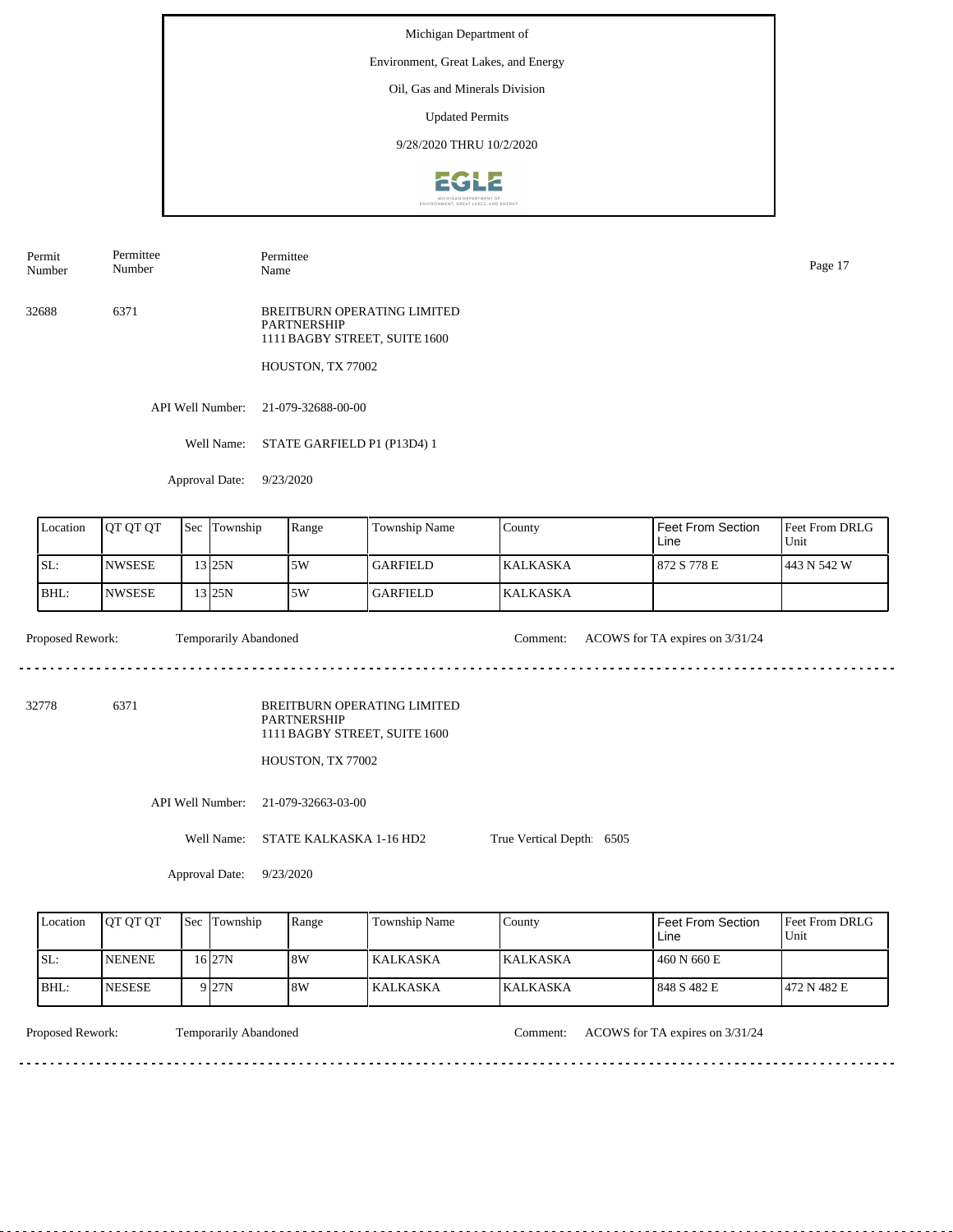# Environment, Great Lakes, and Energy

Oil, Gas and Minerals Division

Updated Permits

9/28/2020 THRU 10/2/2020



Permit Number Permittee Number

Permittee Name Page 18

33677 6371 BREITBURN OPERATING LIMITED PARTNERSHIP 1111 BAGBY STREET, SUITE 1600

HOUSTON, TX 77002

API Well Number: 21-039-33677-00-00

Well Name: STATE BEAVER CREEK A-13

Approval Date: 9/23/2020

| Location | <b>OT OT OT</b> | <b>Sec</b> | Township           | Range | <b>Township Name</b> | County           | Feet From Section<br>Line | <b>IFeet From DRLG</b><br>Unit |
|----------|-----------------|------------|--------------------|-------|----------------------|------------------|---------------------------|--------------------------------|
| SL:      | Iswswsw         |            | 18 I 25 N          | 14W   | I BEAVER CREEK       | <b>ICRAWFORD</b> | 575 S 245 W               | 1575 S 245 W                   |
| IBHL:    | Iswswsw         |            | 18 <sub>125N</sub> | .4W   | <b>BEAVER CREEK</b>  | <b>ICRAWFORD</b> |                           |                                |

 $- - - - - -$ 

Proposed Rework: Temporarily Abandoned Comment: ACOWS for TA expires on  $3/31/22$ 

34823 6371

BREITBURN OPERATING LIMITED PARTNERSHIP 1111 BAGBY STREET, SUITE 1600

HOUSTON, TX 77002

API Well Number: 21-079-34823-00-00

Well Name: USA STATE KALKASKA 3-20

Approval Date: 9/23/2020

| Location | <b>IOT OT OT</b>      | <b>Sec Township</b> | Range | Township Name   | County           | Feet From Section<br>Line | <b>Feet From DRLG</b><br>Unit |
|----------|-----------------------|---------------------|-------|-----------------|------------------|---------------------------|-------------------------------|
| ISL:     | <b>ISWNWNW</b>        | $20$ <sub>27N</sub> | 8W    | KALKASKA        | <b>IKALKASKA</b> | l 800 N 460 W             | 1533 S 460 W                  |
| BHL:     | <i><b>ISWNWNW</b></i> | $20$ <sub>27N</sub> | 8W    | <b>KALKASKA</b> | <b>KALKASKA</b>  | 800 N 460 W               | 1533 S 460 W                  |

<u>. . . . . . . .</u>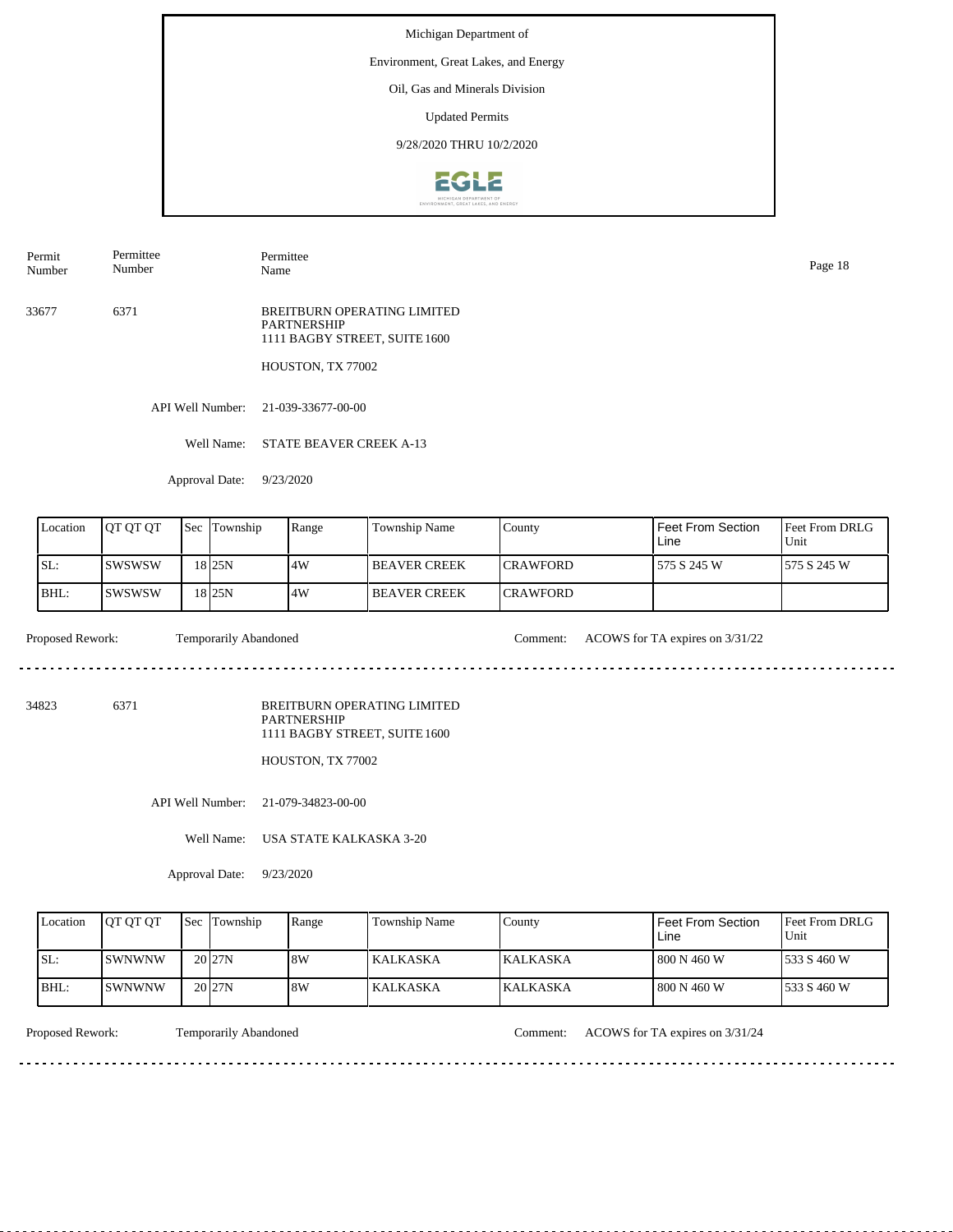Permit Number Permittee Number

Name Page 19

Permittee

34823 6371 BREITBURN OPERATING LIMITED PARTNERSHIP 1111 BAGBY STREET, SUITE 1600

HOUSTON, TX 77002

API Well Number: 21-079-34823-01-00

Well Name: USA STATE KALKASKA 3-20 HD1 True Vertical Depth: 6450

Approval Date: 9/23/2020

| Location | <b>OT OT OT</b> | <b>Sec Township</b> | Range | Township Name | Countv           | Feet From Section<br>Line | <b>Feet From DRLG</b><br>Unit |
|----------|-----------------|---------------------|-------|---------------|------------------|---------------------------|-------------------------------|
| SL:      | <b>ISWNWNW</b>  | 20 <sub>27N</sub>   | 18W   | l KALKASKA    | <b>IKALKASKA</b> | l 800 N 460 W             | 10S                           |
| IBHL:    | <b>SWSENE</b>   | $19$ 27N            | 8W    | l KALKASKA    | <b>KALKASKA</b>  | 2187 N 691 E              | 1487 S 623 W                  |

Temporarily Abandoned

Proposed Rework: Temporarily Abandoned Comment: ACOWS for TA expires on  $3/31/24$ 

. . . . . . . . . . . . . . . . . .

37843 6371

BREITBURN OPERATING LIMITED PARTNERSHIP 1111 BAGBY STREET, SUITE 1600

HOUSTON, TX 77002

API Well Number: 21-039-37843-00-00

Well Name: SEELEY, CLAUDE 3

Approval Date: 9/23/2020

| Location | <b>IOT OT OT</b> | <b>Sec Township</b> | Range | Township Name       | County           | Feet From Section<br>∟ine | <b>Feet From DRLG</b><br>Unit |
|----------|------------------|---------------------|-------|---------------------|------------------|---------------------------|-------------------------------|
| ISL:     | <b>IE2E2SW</b>   | '7 25N              | 14W   | I BEAVER CREEK      | <b>ICRAWFORD</b> | 1194 S 330 E              |                               |
| IBHL:    | <b>IE2E2SW</b>   | '7 25N              | 4W    | <b>BEAVER CREEK</b> | <b>ICRAWFORD</b> |                           |                               |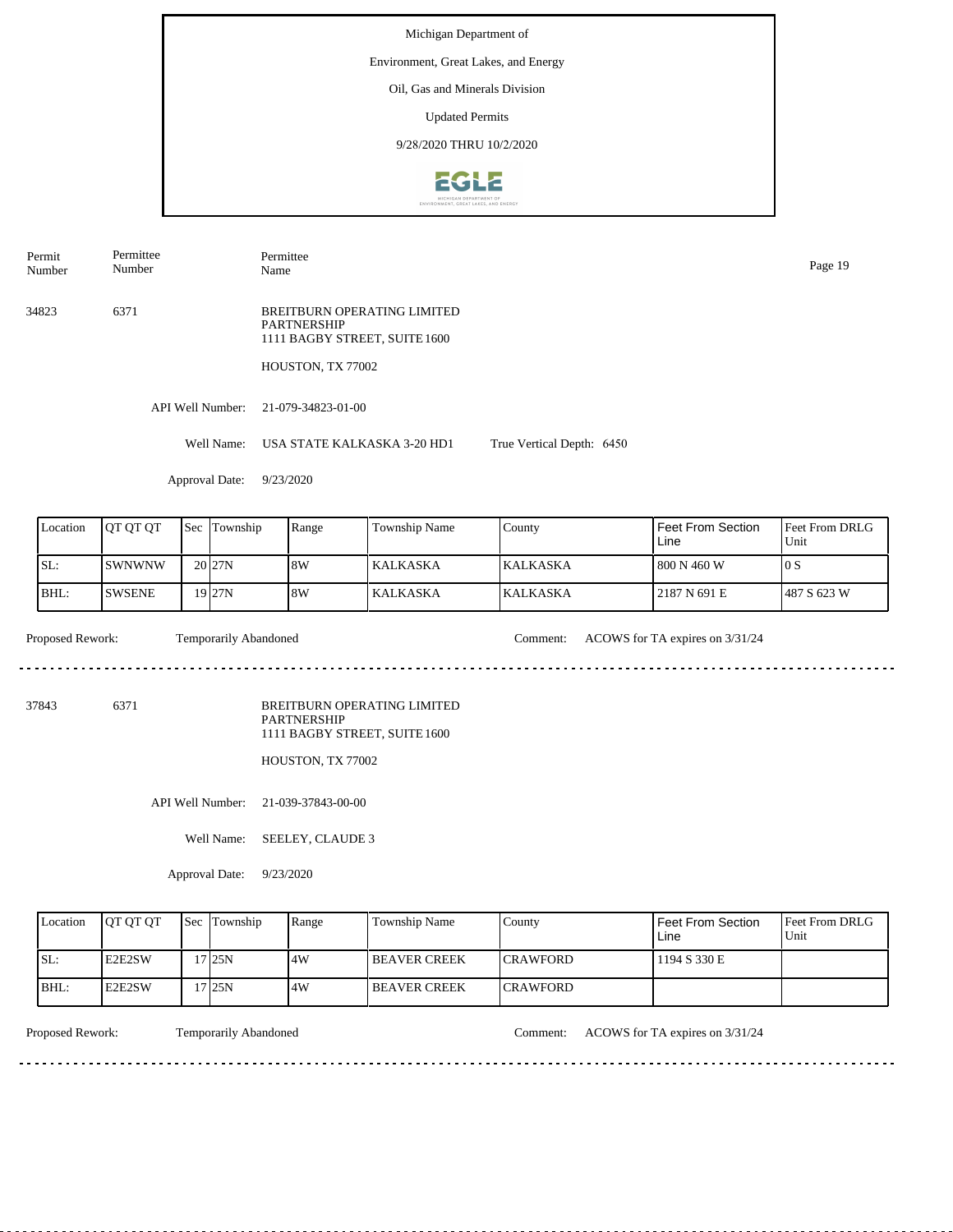# Environment, Great Lakes, and Energy

Oil, Gas and Minerals Division

Updated Permits

9/28/2020 THRU 10/2/2020



Permit Number Permittee Number

Permittee Name Page 20

38799 6371 BREITBURN OPERATING LIMITED PARTNERSHIP 1111 BAGBY STREET, SUITE 1600

HOUSTON, TX 77002

API Well Number: 21-079-38799-00-00

Well Name: STATE KALKASKA 8-22

Approval Date: 9/23/2020

| Location | <b>IOT OT OT</b> | <b>Sec</b> | Township           | Range | Township Name   | County          | <b>Feet From Section</b><br>Line | <b>Feet From DRLG</b><br>Unit |
|----------|------------------|------------|--------------------|-------|-----------------|-----------------|----------------------------------|-------------------------------|
| SL:      | <b>ISWNENE</b>   |            | 22 <sub>127N</sub> | 18W   | l KALKASKA      | <b>KALKASKA</b> | 1200 N 800 E                     |                               |
| IBHL:    | <b>ISWNENE</b>   |            | 22 <sub>127N</sub> | 18W   | <b>KALKASKA</b> | <b>KALKASKA</b> |                                  |                               |

 $\frac{1}{2} \left( \frac{1}{2} \right) \left( \frac{1}{2} \right) \left( \frac{1}{2} \right) \left( \frac{1}{2} \right) \left( \frac{1}{2} \right) \left( \frac{1}{2} \right)$ 

Proposed Rework: Temporarily Abandoned Comment: ACOWS for TA expires on  $3/31/23$ 

<u>. . . . . . . . . . .</u>

39128 6371

BREITBURN OPERATING LIMITED PARTNERSHIP 1111 BAGBY STREET, SUITE 1600

HOUSTON, TX 77002

API Well Number: 21-079-39128-00-00

Well Name: GARDEN, GEORGE A-9

Approval Date: 9/23/2020

| Location | <b>OT OT OT</b> | <b>Sec Township</b> | Range | Township Name | County          | Feet From Section<br>∟ine | <b>Feet From DRLG</b><br>Unit |
|----------|-----------------|---------------------|-------|---------------|-----------------|---------------------------|-------------------------------|
| ISL:     | <b>ISESESE</b>  | $2$ 25N             | .5W   | l GARFIELD -  | <b>KALKASKA</b> | 50 S 330 E                |                               |
| IBHL:    | <b>SESESE</b>   | 2225N               | .5W   | GARFIELD_     | KALKASKA        |                           |                               |

<u>. . . . . . . .</u>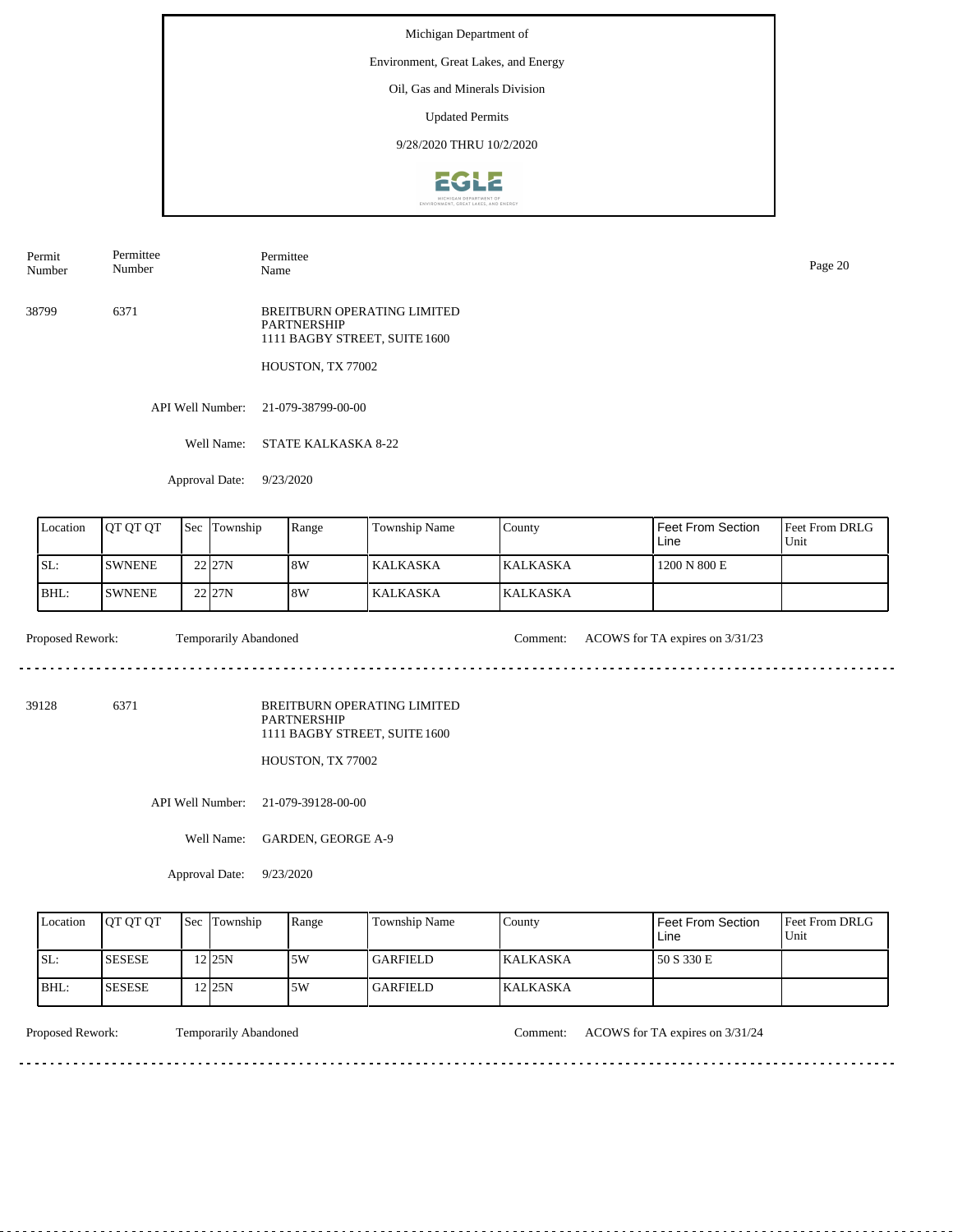# Environment, Great Lakes, and Energy

Oil, Gas and Minerals Division

Updated Permits

9/28/2020 THRU 10/2/2020



Name Page 21

Permit Number Permittee Number

39179 6371 BREITBURN OPERATING LIMITED PARTNERSHIP

HOUSTON, TX 77002

1111 BAGBY STREET, SUITE 1600

API Well Number: 21-039-39179-00-00

Permittee

Well Name: STATE BEAVER CREEK B 12

Approval Date: 9/23/2020

| Location    | <b>OT OT OT</b> | <b>Sec</b> | Township          | Range | Township Name       | County           | Feet From Section<br>Line | <b>Feet From DRLG</b><br>Unit |
|-------------|-----------------|------------|-------------------|-------|---------------------|------------------|---------------------------|-------------------------------|
| ISL:        | <b>IE2W2NW</b>  |            | 21 <sub>25N</sub> | .4W   | I BEAVER CREEK      | <b>ICRAWFORD</b> | 1315 N 986 W              |                               |
| <b>BHL:</b> | IE2W2NW         |            | 21 <sub>25N</sub> | 4W    | <b>BEAVER CREEK</b> | <b>ICRAWFORD</b> |                           |                               |

 $\mathcal{L}^{\mathcal{L}}\left( \mathcal{L}^{\mathcal{L}}\left( \mathcal{L}^{\mathcal{L}}\right) \right) =\mathcal{L}^{\mathcal{L}}\left( \mathcal{L}^{\mathcal{L}}\right)$ 

Proposed Rework: Temporarily Abandoned Comment: ACOWS for TA expires on  $3/31/23$ 

<u>. . . . . . . . . . .</u>

40041 6371

BREITBURN OPERATING LIMITED PARTNERSHIP 1111 BAGBY STREET, SUITE 1600

HOUSTON, TX 77002

API Well Number: 21-039-40041-00-00

Well Name: PRIESS, J. H. B 2

Approval Date: 9/23/2020

| Location | <b>IOT OT OT</b> | <b>Sec Township</b> | Range | Township Name        | County           | Feet From Section<br>Line | <b>Feet From DRLG</b><br>Unit |
|----------|------------------|---------------------|-------|----------------------|------------------|---------------------------|-------------------------------|
| ISL:     | <b>ISESWSW</b>   | 16 25 N             | 4W    | <b>IBEAVER CREEK</b> | <b>ICRAWFORD</b> | 150 S 990 W               |                               |
| IBHL:    | <b>ISESWSW</b>   | 16 25 N             | 4W    | <b>IBEAVER CREEK</b> | <b>ICRAWFORD</b> |                           |                               |

<u>. . . . . . . .</u>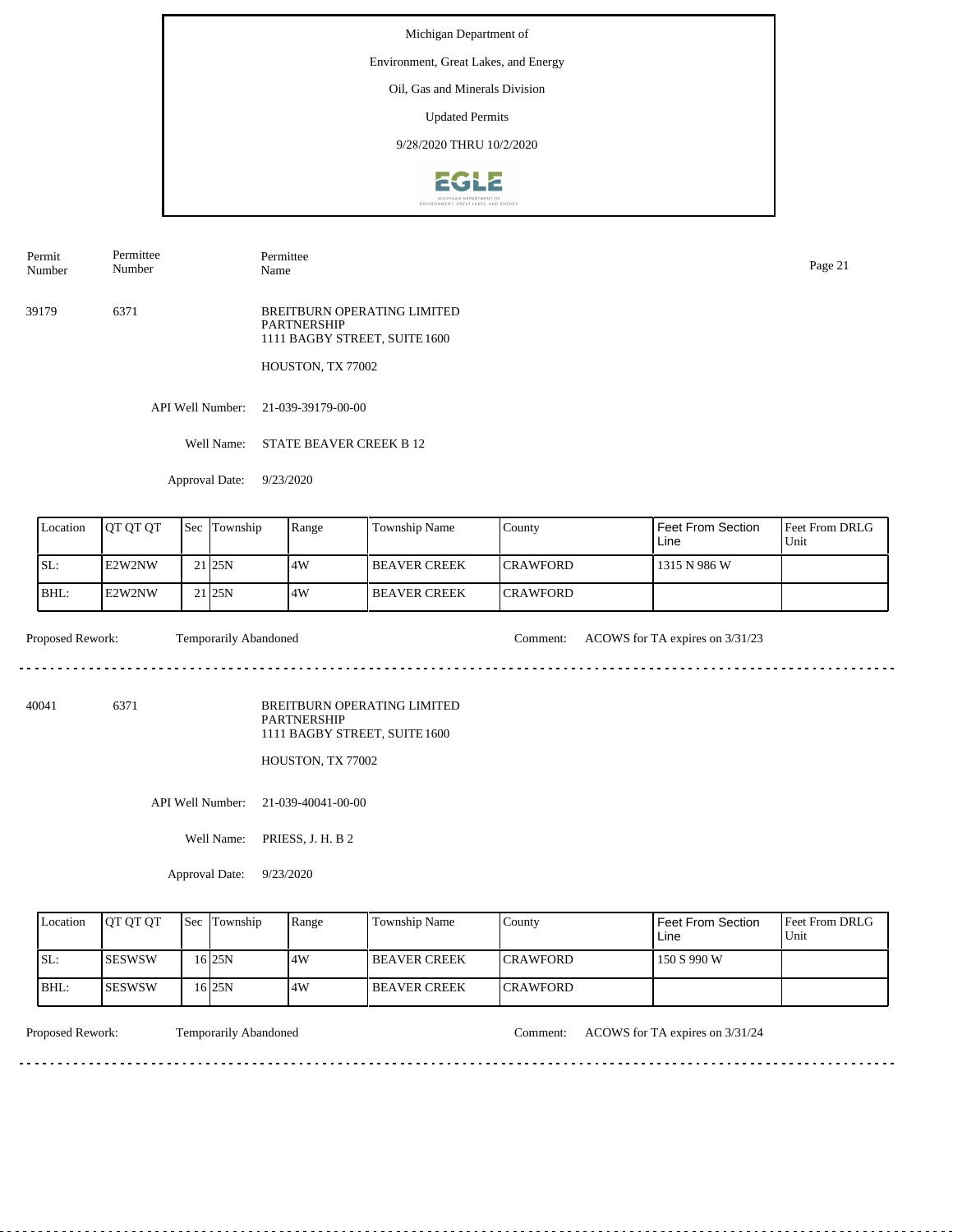#### Environment, Great Lakes, and Energy

Oil, Gas and Minerals Division

Updated Permits

9/28/2020 THRU 10/2/2020



40436 6371 BREITBURN OPERATING LIMITED PARTNERSHIP 1111 BAGBY STREET, SUITE 1600 HOUSTON, TX 77002 Permit Number Permittee Number Permittee Page 22<br>Name Page 22

API Well Number: 21-039-40436-00-00

Well Name: UNION & STATE BEAVER CREEK A 16

Approval Date: 9/23/2020

| Location | <b>IOT OT OT</b> | l Sec | Township            | Range | Township Name         | County           | Feet From Section<br>Line | <b>Feet From DRLG</b><br>Unit |
|----------|------------------|-------|---------------------|-------|-----------------------|------------------|---------------------------|-------------------------------|
| SL:      | <b>SENENW</b>    |       | 20 <sub>125</sub> N | 14W   | <b>I BEAVER CREEK</b> | <b>ICRAWFORD</b> | 1313 N 329 E              |                               |
| BHL:     | <b>ISENENW</b>   |       | 20 <sub>25N</sub>   | .4W   | <b>I BEAVER CREEK</b> | <b>ICRAWFORD</b> |                           |                               |

Proposed Rework: Temporarily Abandoned Comment: ACOWS for TA expires on 3/31/22

41307 6371

BREITBURN OPERATING LIMITED PARTNERSHIP 1111 BAGBY STREET, SUITE 1600

HOUSTON, TX 77002

API Well Number: 21-039-41307-00-00

Well Name: STATE LOVELLS 1-28

Approval Date: 9/23/2020

| Location | <b>OT OT OT</b> | <b>Sec</b> Township | Range | Township Name  | County           | <b>Feet From Section</b><br>Line | <b>Feet From DRLG</b><br>Unit |
|----------|-----------------|---------------------|-------|----------------|------------------|----------------------------------|-------------------------------|
| SL:      | ISWSESW         | 28 27N              | 1W    | <b>LOVELLS</b> | <b>ICRAWFORD</b> | 505 S 861 E                      | 12105 N 1730 W                |
| BHL:     | ISWSESW         | 28 <sub>27N</sub>   | 1W    | <b>LOVELLS</b> | <b>ICRAWFORD</b> |                                  |                               |

<u>. . . . . . . . .</u>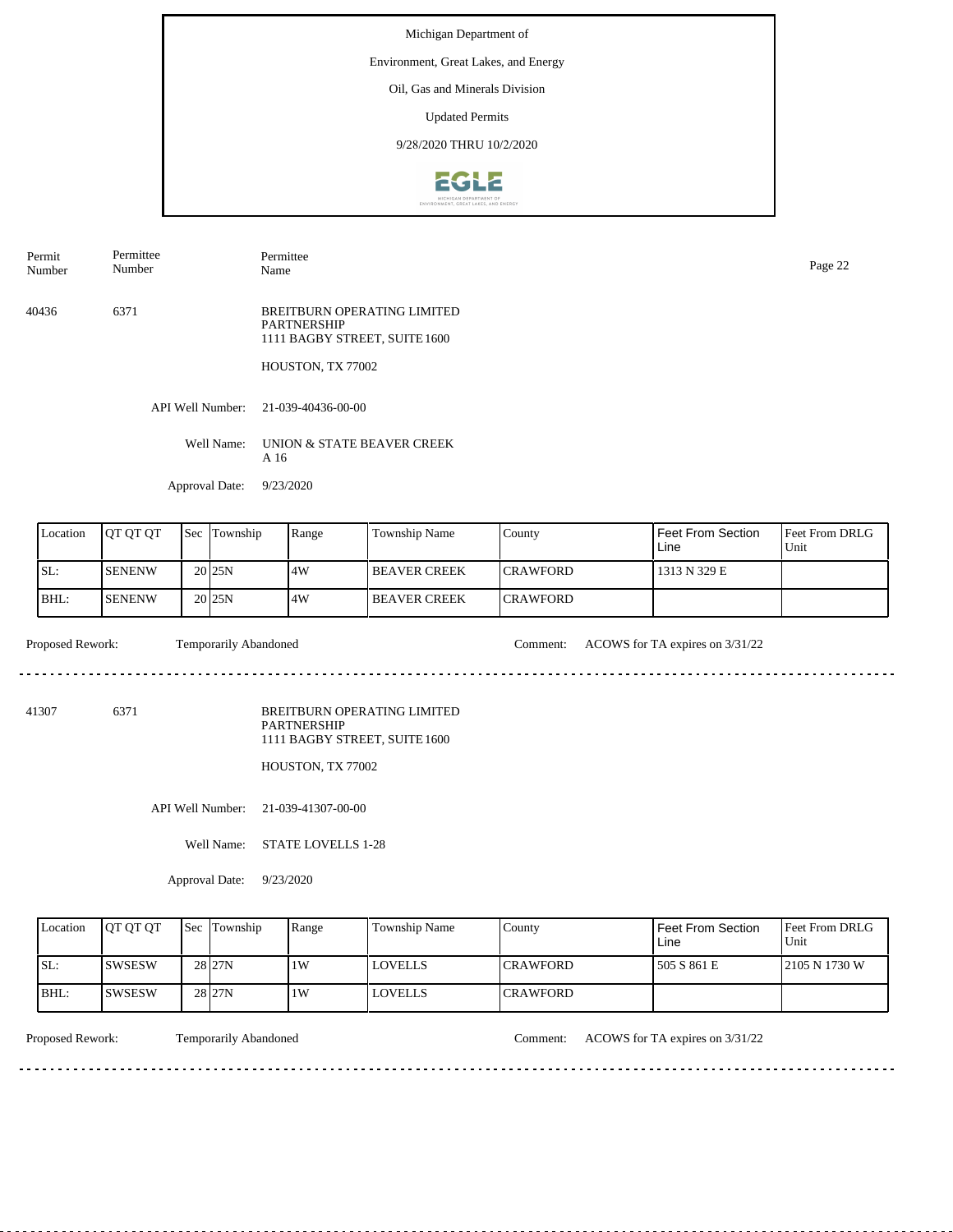# Environment, Great Lakes, and Energy

Oil, Gas and Minerals Division

Updated Permits

9/28/2020 THRU 10/2/2020



Page 23<br>Name Page 23

Permit Number Permittee Number

41727 6371 BREITBURN OPERATING LIMITED PARTNERSHIP 1111 BAGBY STREET, SUITE 1600

HOUSTON, TX 77002

API Well Number: 21-039-41727-00-00

Well Name: STATE LOVELLS 1-25

Permittee

Approval Date: 9/23/2020

| Location | <b>IOT OT OT</b> | <b>Sec</b> | Township | Range | Township Name  | County           | Feet From Section<br>Line | Feet From DRLG<br>Unit |
|----------|------------------|------------|----------|-------|----------------|------------------|---------------------------|------------------------|
| SL:      | <b>INESWSW</b>   |            | 25 27N   | 1W    | <b>LOVELLS</b> | <b>ICRAWFORD</b> | 1900 S 1150 W             | 1758 N 1150 W          |
| IBHL:    | <b>INESWSW</b>   |            | 25 27N   | 1W    | <b>LOVELLS</b> | <b>CRAWFORD</b>  |                           |                        |

 $\mathcal{L}^{\mathcal{L}}\left( \mathcal{L}^{\mathcal{L}}\left( \mathcal{L}^{\mathcal{L}}\right) \right) =\mathcal{L}^{\mathcal{L}}\left( \mathcal{L}^{\mathcal{L}}\right)$ 

Proposed Rework: Temporarily Abandoned Comment: ACOWS for TA expires on  $3/31/23$ 

<u>. . . . . . . . . . . . .</u>

42247 6371

BREITBURN OPERATING LIMITED PARTNERSHIP 1111 BAGBY STREET, SUITE 1600

HOUSTON, TX 77002

API Well Number: 21-079-42247-00-00

Well Name: STATE GARFIELD B 2

Approval Date: 9/23/2020

| Location | <b>IOT OT OT</b> | <b>Sec Township</b> | Range | Township Name | County          | Feet From Section<br>∟ine | <b>Feet From DRLG</b><br>Unit |
|----------|------------------|---------------------|-------|---------------|-----------------|---------------------------|-------------------------------|
| ISL:     | <b>ISENWNE</b>   | $13$ 25N            | .5W   | l GARFIELD -  | <b>KALKASKA</b> | 1320 N 991 W              |                               |
| BHL:     | <b>ISENWNE</b>   | $13$ 25N            | .5W   | GARFIELD_     | KALKASKA        |                           |                               |

<u>. . . . . . . . .</u>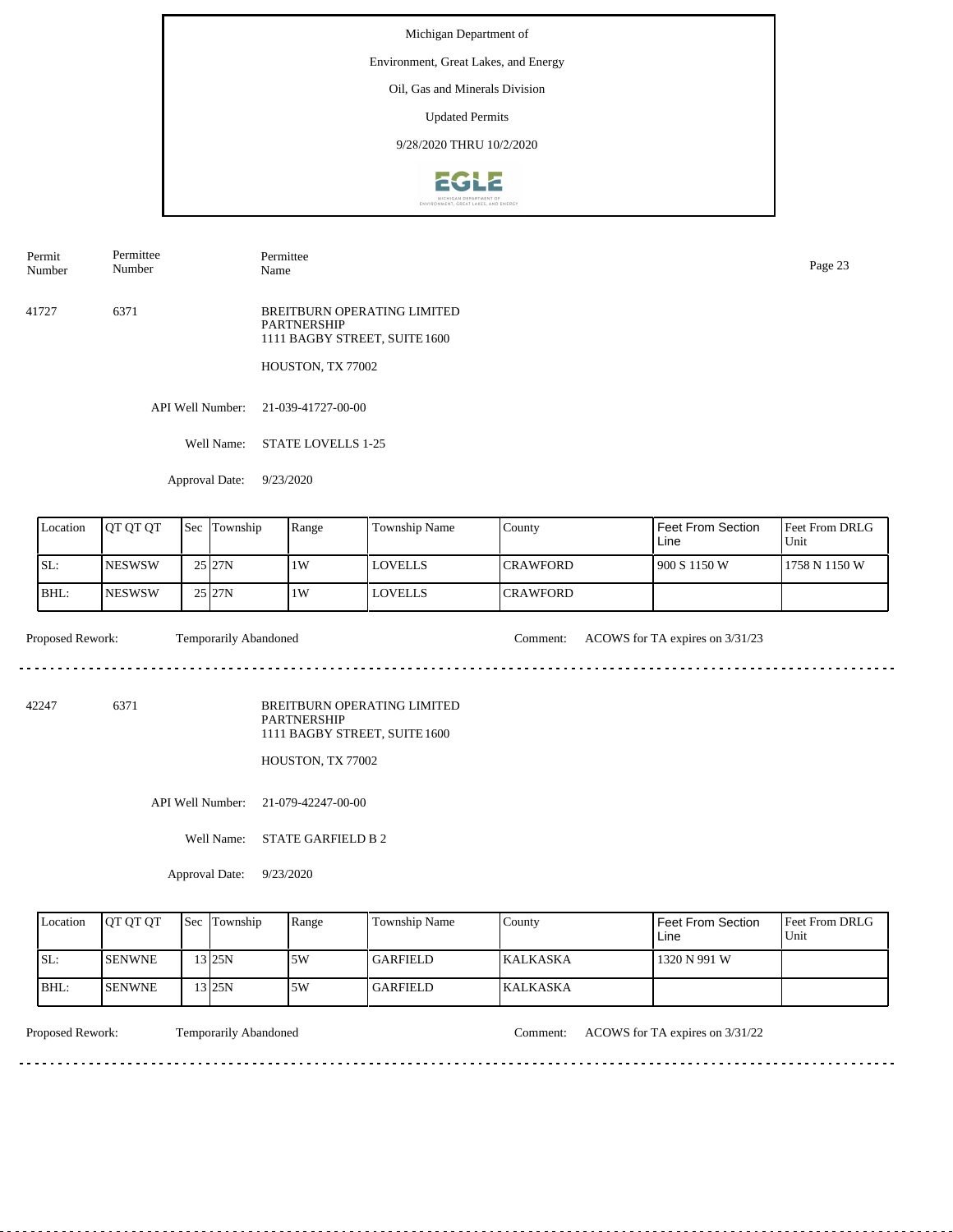Permit Number Permittee Number

Permittee Name Page 24

42467 6371 BREITBURN OPERATING LIMITED PARTNERSHIP 1111 BAGBY STREET, SUITE 1600

HOUSTON, TX 77002

API Well Number: 21-079-42343-01-00

Well Name: STATE KALKASKA 10-22 HD1 True Vertical Depth: 6619

Approval Date: 9/23/2020

| Location | <b>OT OT OT</b> | 'Sec | Township   | Range | Township Name | County           | Feet From Section<br>Line | <b>Feet From DRLG</b><br>Unit |
|----------|-----------------|------|------------|-------|---------------|------------------|---------------------------|-------------------------------|
| ISL:     | <b>NWNWNE</b>   |      | 22 27N     | 18W   | l KALKASKA.   | <b>IKALKASKA</b> | 517 N 332 W               |                               |
| IBHL:    | <b>SENWNE</b>   |      | $22$ $27N$ | 8W    | l KALKASKA    | <b>KALKASKA</b>  | 964 N 981 W               | 1964 N 981 W                  |

Proposed Rework: Temporarily Abandoned Comment: ACOWS for TA expires on  $3/31/22$ Temporarily Abandoned

. . . . . . . . . . . . . . . . . .

42686 6371

BREITBURN OPERATING LIMITED PARTNERSHIP 1111 BAGBY STREET, SUITE 1600

HOUSTON, TX 77002

API Well Number: 21-079-42495-01-00

Well Name: STATE KALKASKA 6-28 HD-1

True Vertical Depth: 6647

Approval Date: 9/23/2020

| Location | <b>OT OT OT</b> | <b>Sec Township</b> | Range | <b>Township Name</b> | County           | <b>Feet From Section</b><br>∟ine | <b>Feet From DRLG</b><br>Unit |
|----------|-----------------|---------------------|-------|----------------------|------------------|----------------------------------|-------------------------------|
| ISL:     | <b>INWSENE</b>  | 28 <sub>27N</sub>   | 8W    | KALKASKA             | <b>IKALKASKA</b> | 1247 S 780 E                     |                               |
| $IBHL$ : | <b>INWNENE</b>  | 28 <sub>27N</sub>   | 18W   | KALKASKA             | <b>KALKASKA</b>  | 491 N 636 E                      |                               |

Temporarily Abandoned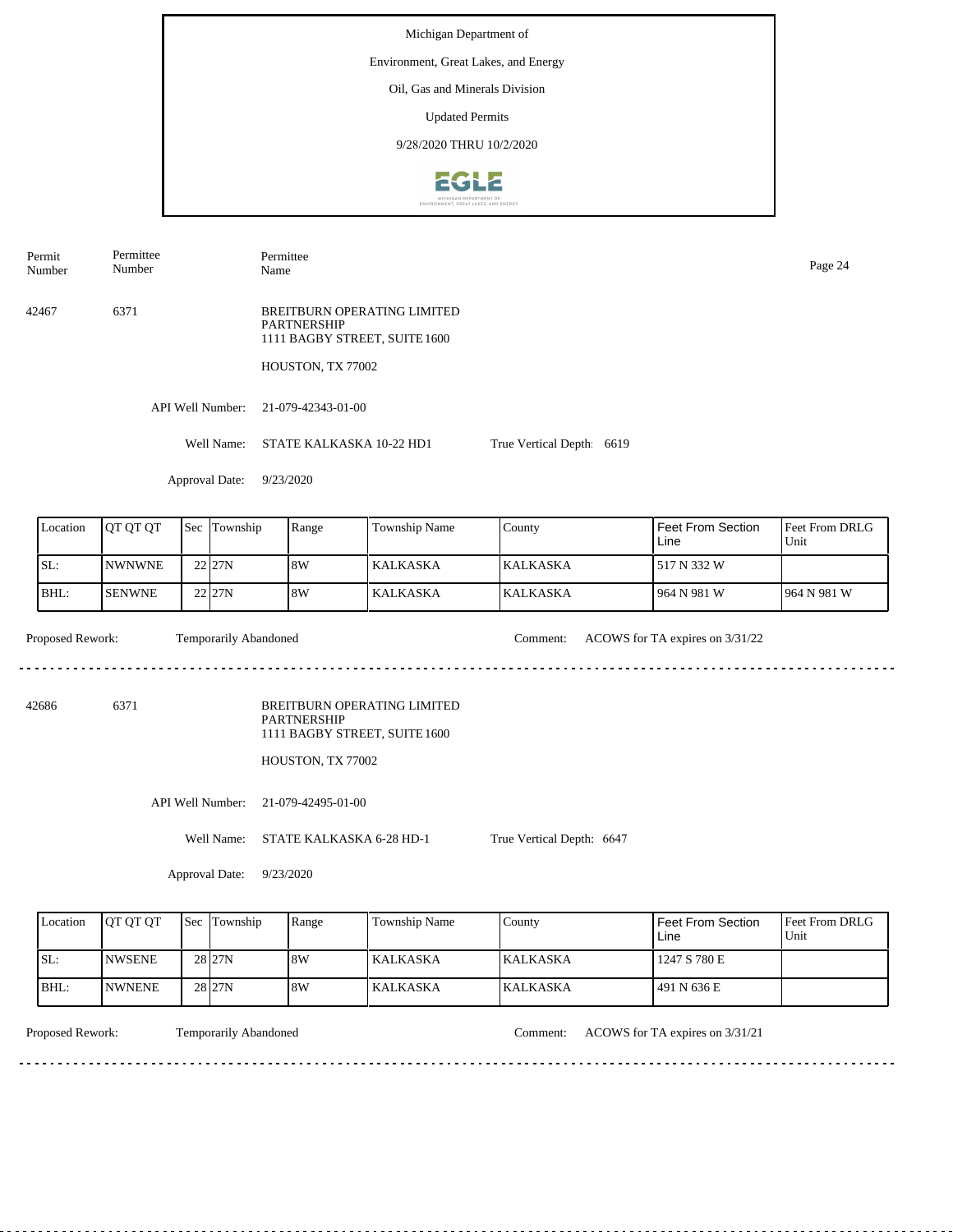Permit Number Permittee Number

Permittee Name Page 25

43062 6371 BREITBURN OPERATING LIMITED PARTNERSHIP 1111 BAGBY STREET, SUITE 1600

HOUSTON, TX 77002

API Well Number: 21-039-43062-00-00

Well Name: STATE LOVELLS 2-28

Approval Date: 9/23/2020

| Location | <b>IOT OT OT</b> | <b>Sec</b> | Township           | Range | Township Name  | County           | Feet From Section<br>Line | <b>Feet From DRLG</b><br>Unit |
|----------|------------------|------------|--------------------|-------|----------------|------------------|---------------------------|-------------------------------|
| ISL:     | <b>NWNESW</b>    |            | 28 <sub>127N</sub> | 1W    | <b>LOVELLS</b> | <b>ICRAWFORD</b> | 185 N 1132 E              |                               |
| BHL:     | <b>NWSWNE</b>    |            | 28 <sub>127N</sub> | 1W    | <b>LOVELLS</b> | <b>ICRAWFORD</b> | 1024 S 559 W              | 1024 S 2041 E                 |

Proposed Rework: Temporarily Abandoned Comment: ACOWS for TA expires on  $3/31/23$ Temporarily Abandoned

. . . . . . . . . . . . . . . . . . .

True Vertical Depth: 10444

43474 6371

BREITBURN OPERATING LIMITED PARTNERSHIP 1111 BAGBY STREET, SUITE 1600

HOUSTON, TX 77002

API Well Number: 21-039-43474-00-00

Well Name: STATE BEAVER CREEK C 5

Approval Date: 9/23/2020

| Location | <b>OT OT OT</b> | <b>Sec Township</b> | Range | <b>Township Name</b>  | County           | <b>Feet From Section</b><br>∟ine | <b>Feet From DRLG</b><br>Unit |
|----------|-----------------|---------------------|-------|-----------------------|------------------|----------------------------------|-------------------------------|
| ISL:     | <b>ISENWSW</b>  | 21 <sub>25N</sub>   | 4W    | <b>I BEAVER CREEK</b> | <b>ICRAWFORD</b> | 1283 N 1050 W                    |                               |
| IBHL:    | <b>ISENWSW</b>  | 21 <sub>25N</sub>   | 4W    | <b>I BEAVER CREEK</b> | <b>ICRAWFORD</b> |                                  |                               |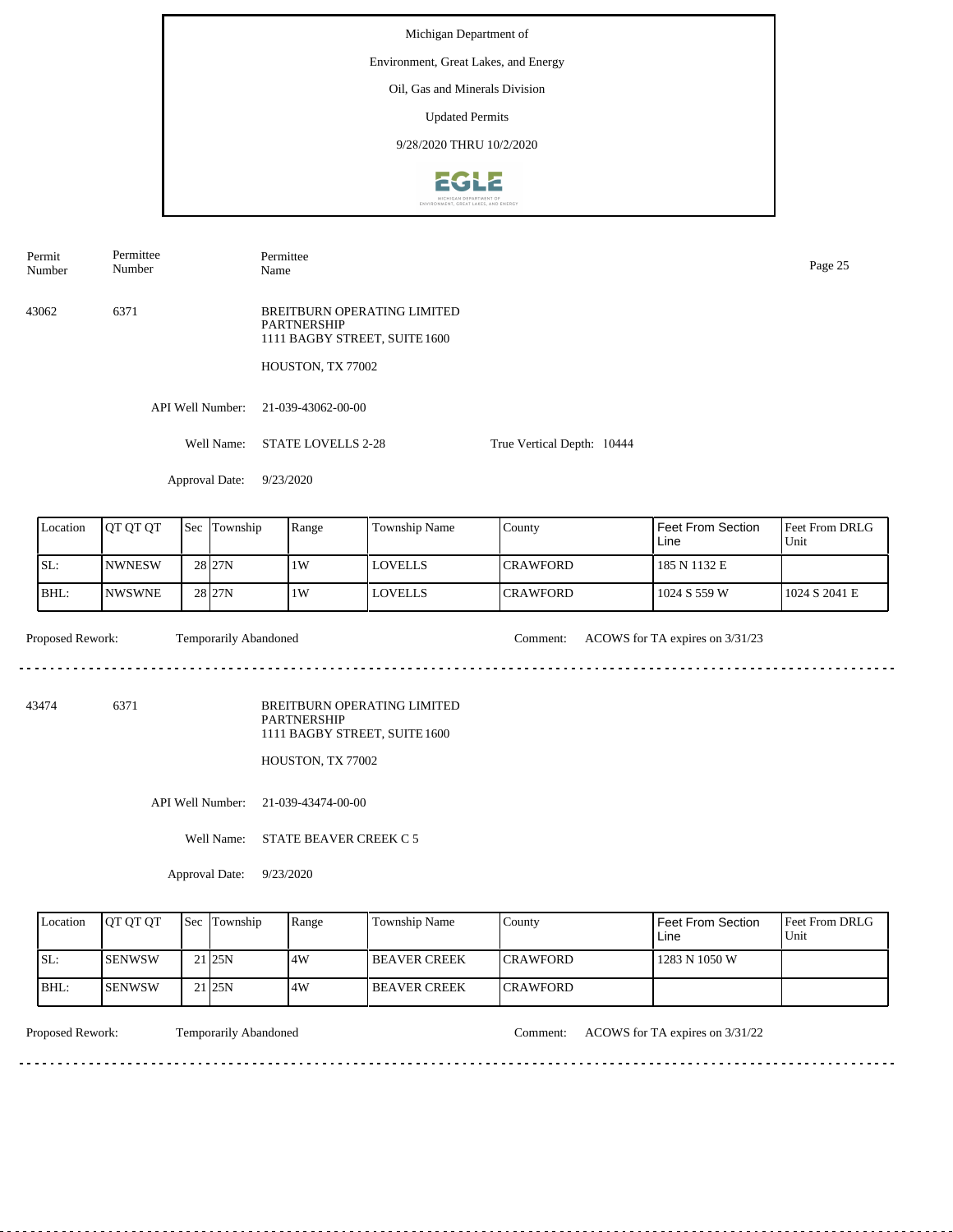#### Environment, Great Lakes, and Energy

Oil, Gas and Minerals Division

Updated Permits

9/28/2020 THRU 10/2/2020



Permit Number Permittee Number

Permittee Name Page 26

46383 6371 BREITBURN OPERATING LIMITED PARTNERSHIP 1111 BAGBY STREET, SUITE 1600

HOUSTON, TX 77002

API Well Number: 21-039-46383-00-00

Well Name: STATE FREDERIC IX C1-27

Approval Date: 9/23/2020

| Location | IOT OT OT      | $"$ Sec. | Township | Range | <b>Township Name</b> | County           | Feet From Section<br>Line | <b>IFeet From DRLG</b><br>Unit |
|----------|----------------|----------|----------|-------|----------------------|------------------|---------------------------|--------------------------------|
| SL:      | <b>INENWSW</b> |          | 27 28 N  | 14W   | <b>FREDERIC</b>      | <b>ICRAWFORD</b> | 395 N 990 W               | 1395 N 330 E                   |
| BHL:     | <b>INENWSW</b> |          | 27 28N   | 4W    | <b>FREDERIC</b>      | <b>CRAWFORD</b>  |                           |                                |

 $\frac{1}{2} \left( \frac{1}{2} \right) \left( \frac{1}{2} \right) \left( \frac{1}{2} \right) \left( \frac{1}{2} \right) \left( \frac{1}{2} \right) \left( \frac{1}{2} \right)$ 

Proposed Rework: Temporarily Abandoned Comment: ACOWS for TA expires on  $3/31/24$ 

<u>. . . . . . . . . . .</u>

46554 6371

BREITBURN OPERATING LIMITED PARTNERSHIP 1111 BAGBY STREET, SUITE 1600

HOUSTON, TX 77002

API Well Number: 21-079-46554-00-00

Well Name: STATE GARFIELD 3-9

Approval Date: 9/23/2020

| Location | <b>IOT OT OT</b> | <b>Sec Township</b> | Range | Township Name   | County           | Feet From Section<br>Line | <b>Feet From DRLG</b><br>Unit |
|----------|------------------|---------------------|-------|-----------------|------------------|---------------------------|-------------------------------|
| ISL:     | <b>INWNENE</b>   | 9 25 N              | .5W   | <b>GARFIELD</b> | <b>IKALKASKA</b> | 400 N 1002 E              | $1400 N$ 326 W                |
| $IBHL$ : | <b>INWNENE</b>   | 9 25 N              | .5W   | GARFIELD_       | <b>KALKASKA</b>  |                           |                               |

<u>. . . . . . . .</u>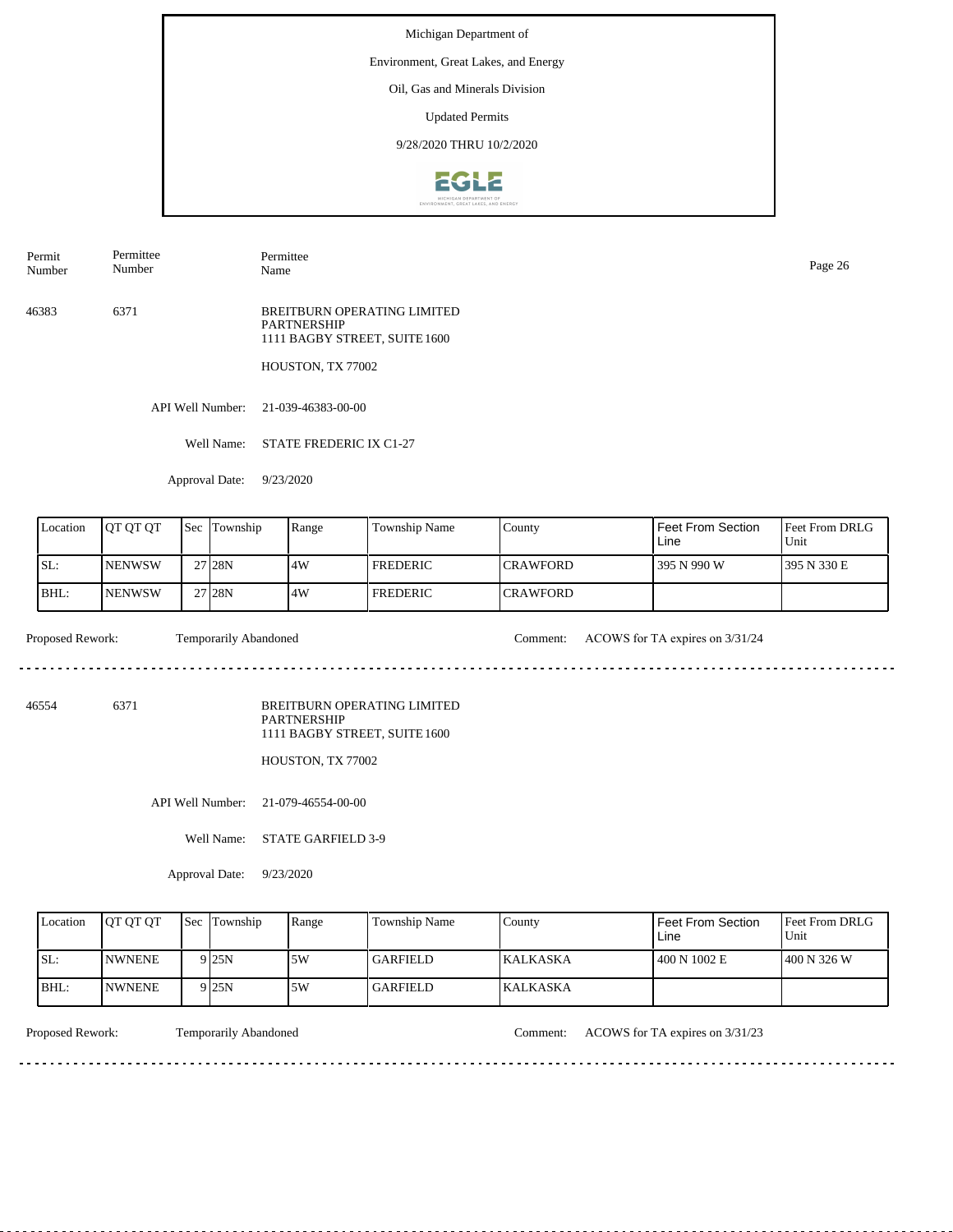#### Environment, Great Lakes, and Energy

Oil, Gas and Minerals Division

Updated Permits

9/28/2020 THRU 10/2/2020



Permit Number Permittee Number

Permittee Name Page 27

47484 6371 BREITBURN OPERATING LIMITED PARTNERSHIP 1111 BAGBY STREET, SUITE 1600

HOUSTON, TX 77002

API Well Number: 21-039-47484-00-00

Well Name: STATE FREDERIC X A3-25

Approval Date: 9/23/2020

| Location | IOT OT OT      | $"$ Sec. | Township | Range | <b>Township Name</b> | County           | Feet From Section<br>Line | <b>Feet From DRLG</b><br>Unit |
|----------|----------------|----------|----------|-------|----------------------|------------------|---------------------------|-------------------------------|
| SL:      | <b>INWNWNE</b> |          | 25 28N   | 14W   | <b>FREDERIC</b>      | <b>ICRAWFORD</b> | 330 N 650 W               | 1330 N 650 W                  |
| BHL:     | <b>INWNWNE</b> |          | 25 28N   | .4W   | <b>FREDERIC</b>      | <b>CRAWFORD</b>  |                           |                               |

 $\mathcal{L}^{\mathcal{L}}\left( \mathcal{L}^{\mathcal{L}}\left( \mathcal{L}^{\mathcal{L}}\right) \right) =\mathcal{L}^{\mathcal{L}}\left( \mathcal{L}^{\mathcal{L}}\right)$ 

Proposed Rework: Temporarily Abandoned Comment: ACOWS for TA expires on  $3/31/22$ 

<u>. . . . . . . . . . .</u>

47491 6371

BREITBURN OPERATING LIMITED PARTNERSHIP 1111 BAGBY STREET, SUITE 1600

HOUSTON, TX 77002

API Well Number: 21-039-47491-00-00

Well Name: STATE FREDERIC X A1-36

Approval Date: 9/23/2020

| Location | <b>OT OT OT</b> | <b>Sec Township</b> | Range | Township Name   | County           | Feet From Section<br>Line | <b>Feet From DRLG</b><br>Unit |
|----------|-----------------|---------------------|-------|-----------------|------------------|---------------------------|-------------------------------|
| ISL:     | <b>ISENWNW</b>  | 36 28N              | 4W    | <b>FREDERIC</b> | <b>ICRAWFORD</b> | 1 670 N 870 W             | 1650 S 450 E                  |
| BHL:     | <b>ISENWNW</b>  | 36 28N              | 4W    | <b>FREDERIC</b> | <b>ICRAWFORD</b> |                           |                               |

<u>. . . . . . . .</u>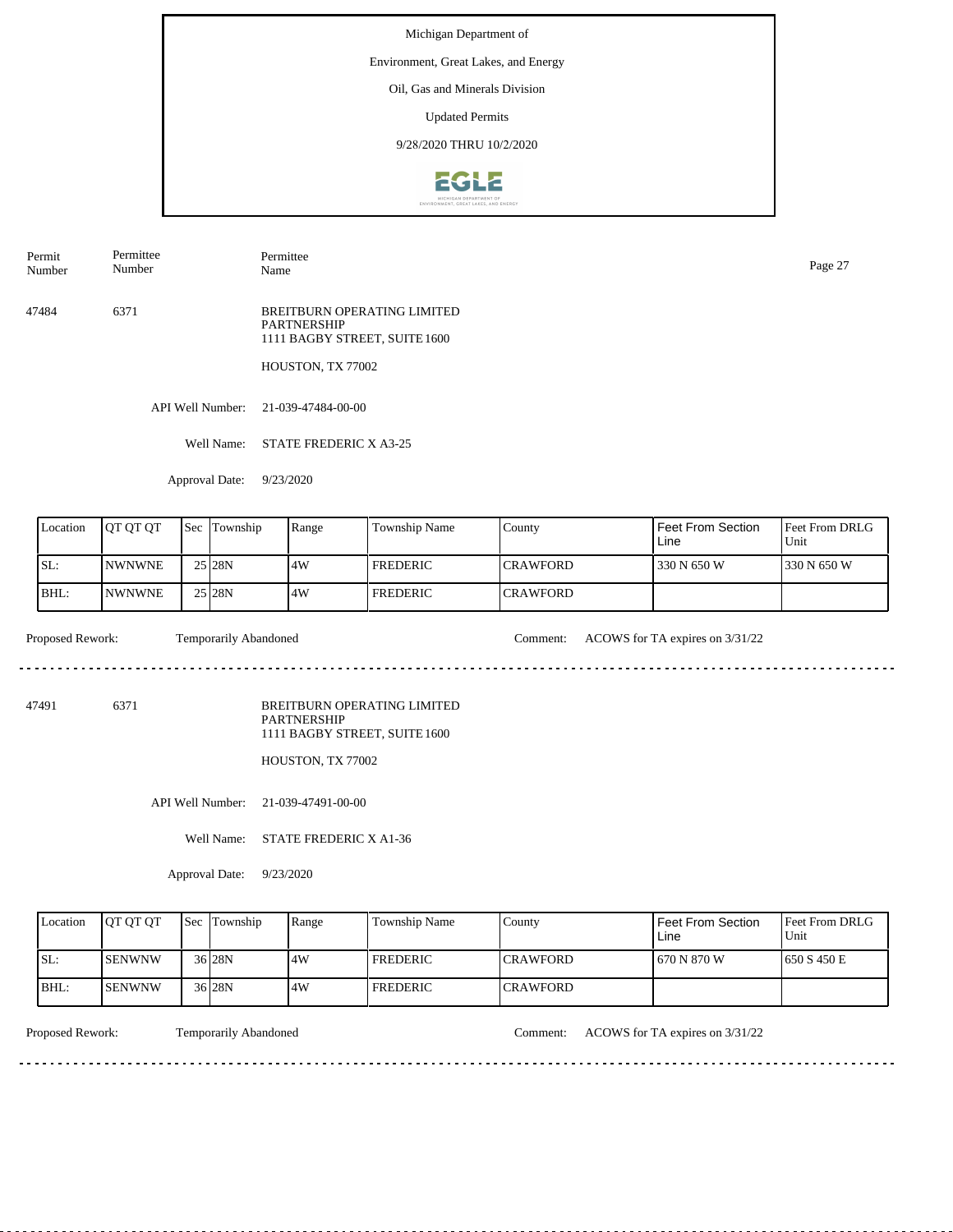Permit Number Permittee Number

Permittee Name Page 28

48982 6371 BREITBURN OPERATING LIMITED PARTNERSHIP 1111 BAGBY STREET, SUITE 1600

HOUSTON, TX 77002

API Well Number: 21-039-41724-01-00

Well Name: STATE LOVELLS 1-26A True Vertical Depth: 10374

Approval Date: 9/23/2020

| Location | <b>OT OT OT</b> | 'Sec | Township  | Range | Township Name  | Countv           | Feet From Section<br>Line | <b>Feet From DRLG</b><br>Unit |
|----------|-----------------|------|-----------|-------|----------------|------------------|---------------------------|-------------------------------|
| SL:      | <b>NESESW</b>   |      | $26$  27N | 1W    | <b>LOVELLS</b> | <b>ICRAWFORD</b> | 1897 S 647 E              |                               |
| IBHL:    | INWSWSW         |      | 26 27N    | 1W    | <b>LOVELLS</b> | <b>CRAWFORD</b>  | 1848 S 399 W              | 1812 N 399 W                  |

Proposed Rework: Temporarily Abandoned Comment: ACOWS for TA expires on  $3/31/24$ Temporarily Abandoned

 $- - - - - -$ 

. . . . . . . . . . . . . . . . . . .

<u>. . . . . . . . .</u>

51013 6371

BREITBURN OPERATING LIMITED PARTNERSHIP 1111 BAGBY STREET, SUITE 1600

HOUSTON, TX 77002

API Well Number: 21-039-51013-00-00

Well Name: STATE BEAVER CREEK C-6

Approval Date: 9/23/2020

| Location | <b>IOT OT OT</b> | <b>Sec Township</b> | Range | Township Name        | County           | Feet From Section<br>∟ine | <b>Feet From DRLG</b><br>Unit |
|----------|------------------|---------------------|-------|----------------------|------------------|---------------------------|-------------------------------|
| ISL:     | <b>INESESW</b>   | 21 <sub>125N</sub>  | 4W    | <b>IBEAVER CREEK</b> | <b>ICRAWFORD</b> | 1320 S 330 E              |                               |
| IBHL:    | <b>INESESW</b>   | 21 <sub>25N</sub>   | 4W    | <b>IBEAVER CREEK</b> | <b>ICRAWFORD</b> |                           |                               |

<u>. . . . . . . .</u>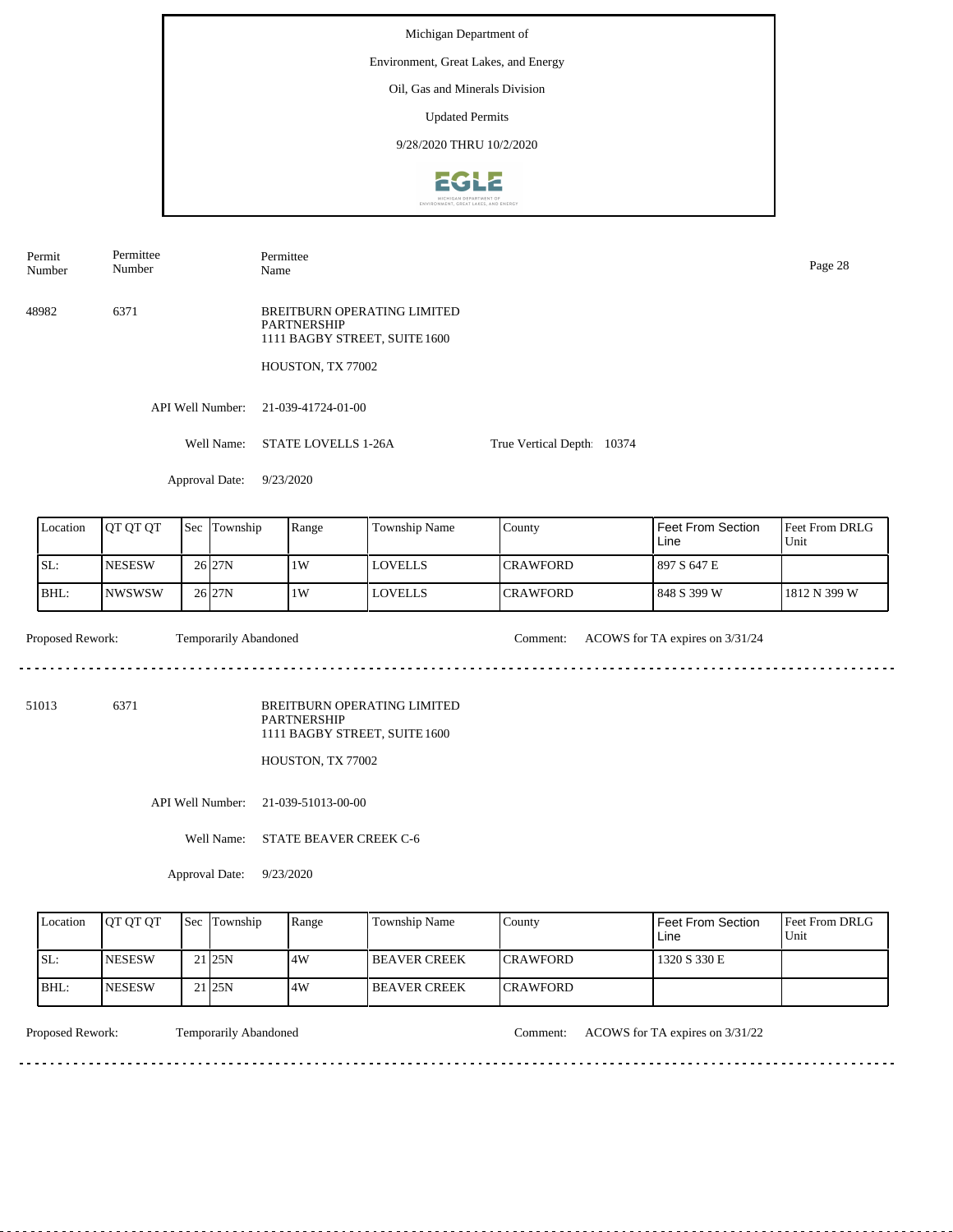Permit Number Permittee Number Permittee Name Page 29

52316 6371 BREITBURN OPERATING LIMITED PARTNERSHIP 1111 BAGBY STREET, SUITE 1600

HOUSTON, TX 77002

API Well Number: 21-079-28812-01-00

Well Name: STATE KALKASKA 1-29 HD1 True Vertical Depth: 6586

Approval Date: 9/23/2020

| Location | <b>JOT OT OT</b> | <b>Sec Township</b> | Range | Township Name | County           | Feet From Section<br>Line | <b>Feet From DRLG</b><br>Unit |
|----------|------------------|---------------------|-------|---------------|------------------|---------------------------|-------------------------------|
| SL:      | <b>SENESE</b>    | $29$ $27N$          | 18W   | l KALKASKA.   | <b>IKALKASKA</b> | 1990 N 660 E              |                               |
| IBHL:    | <b>NESENE</b>    | 29 <sub>27N</sub>   | 8W    | l KALKASKA    | <b>KALKASKA</b>  | 1787 N 502 E              | 1467 N 502 E                  |

Temporarily Abandoned

Proposed Rework: Temporarily Abandoned Comment: ACOWS for TA expires on  $3/31/22$ 

54804 6371

BREITBURN OPERATING LIMITED PARTNERSHIP 1111 BAGBY STREET, SUITE 1600

HOUSTON, TX 77002

API Well Number: 21-039-54804-00-00

Well Name: STATE BEAVER CREEK A1-18

Approval Date: 9/23/2020

| Location | <b>OT OT OT</b> | <b>Sec Township</b> | Range | Township Name       | Countv           | Feet From Section<br>Line | <b>Feet From DRLG</b><br>Unit |
|----------|-----------------|---------------------|-------|---------------------|------------------|---------------------------|-------------------------------|
| ISL:     | <b>INWNWNW</b>  | 18 <sub>25N</sub>   | 14W   | <b>BEAVER CREEK</b> | <b>ICRAWFORD</b> | 560 N 330 W               |                               |
| BHL:     | <b>INWNWNW</b>  | 18 <sub>25N</sub>   | ا 4W  | <b>BEAVER CREEK</b> | <b>ICRAWFORD</b> |                           |                               |

Proposed Rework: Temporarily Abandoned Comment: ACOWS for TA expires on  $3/31/23$ 

. . . . . . . . . . . . . . . . . . .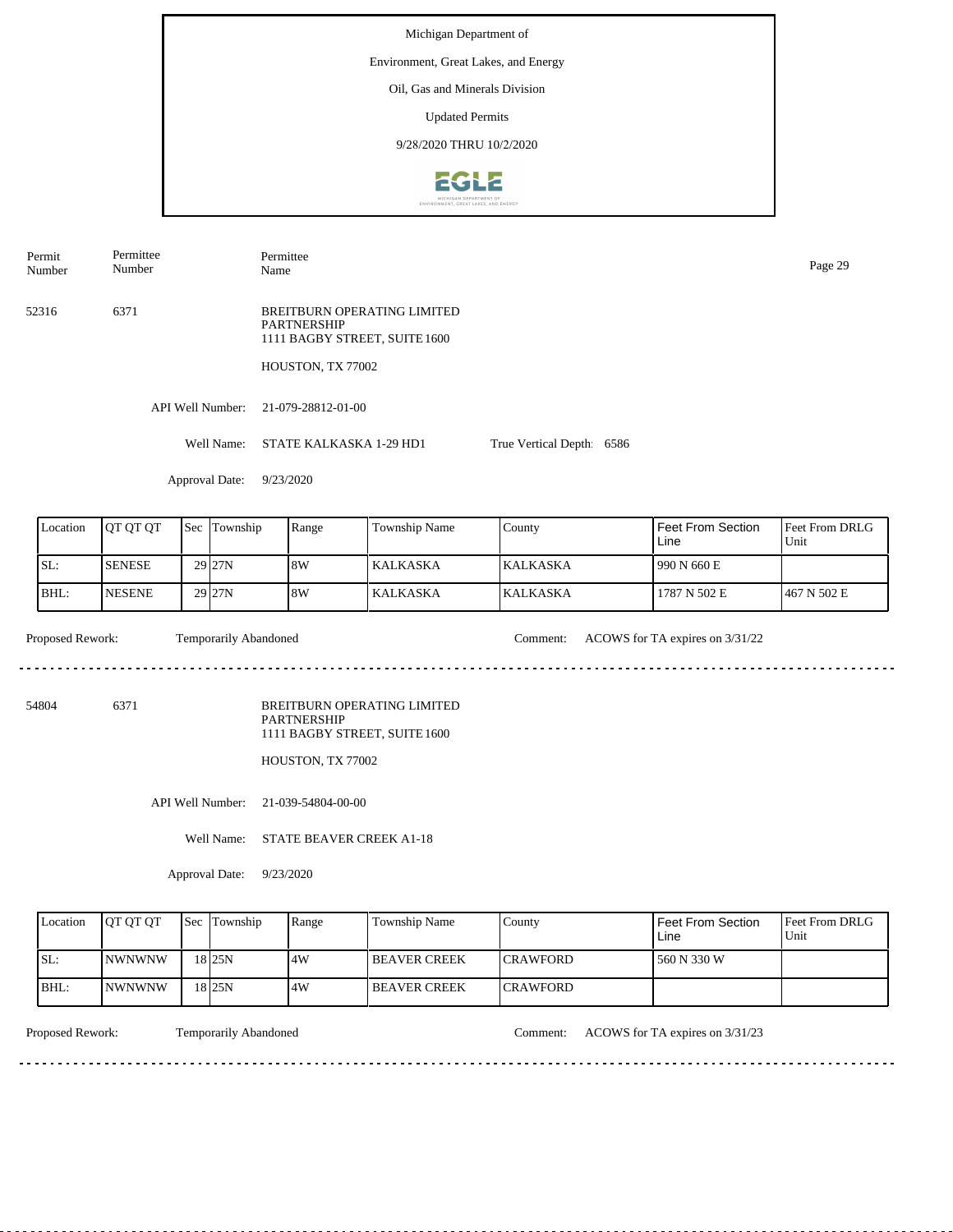# Environment, Great Lakes, and Energy

Oil, Gas and Minerals Division

Updated Permits

9/28/2020 THRU 10/2/2020



Name Page 30

Permit Number Permittee Number

54813 6371 BREITBURN OPERATING LIMITED PARTNERSHIP 1111 BAGBY STREET, SUITE 1600

HOUSTON, TX 77002

Permittee

API Well Number: 21-039-54813-00-00

Well Name: STATE BEAVER CREEK D2-28

Approval Date: 9/23/2020

| Location | <b>OT OT OT</b> | <b>Sec</b> | Township          | Range | Township Name       | County           | Feet From Section<br>Line | <b>IFeet From DRLG</b><br>Unit |
|----------|-----------------|------------|-------------------|-------|---------------------|------------------|---------------------------|--------------------------------|
| SL:      | INWSESW         |            | 28 <sub>25N</sub> | .4W   | I BEAVER CREEK      | <b>ICRAWFORD</b> | 807 S 1668 W              |                                |
| BHL:     | <b>NWSESW</b>   |            | 28 <sub>25N</sub> | 4W    | <b>BEAVER CREEK</b> | <b>ICRAWFORD</b> |                           |                                |

 $\frac{1}{2} \left( \frac{1}{2} \right) \left( \frac{1}{2} \right) \left( \frac{1}{2} \right) \left( \frac{1}{2} \right) \left( \frac{1}{2} \right) \left( \frac{1}{2} \right)$ 

Proposed Rework: Temporarily Abandoned Comment: ACOWS for TA expires on  $3/31/22$ 

<u>. . . . . . . . . . .</u>

55048 6371

BREITBURN OPERATING LIMITED PARTNERSHIP 1111 BAGBY STREET, SUITE 1600

HOUSTON, TX 77002

API Well Number: 21-039-55048-00-00

Well Name: BEAVER CREEK B4-17

Approval Date: 9/23/2020

| Location | <b>IOT OT OT</b> | <b>Sec Township</b> | Range | Township Name        | County           | Feet From Section<br>Line | <b>Feet From DRLG</b><br>Unit |
|----------|------------------|---------------------|-------|----------------------|------------------|---------------------------|-------------------------------|
| ISL:     | <b>INWSENE</b>   | 7 25N               | 4W    | <b>IBEAVER CREEK</b> | <b>ICRAWFORD</b> | 1777 N 1134 E             |                               |
| BHL:     | <b>INWSENE</b>   | 7125N               | 4W    | <b>IBEAVER CREEK</b> | <b>ICRAWFORD</b> |                           |                               |

<u>. . . . . . . .</u>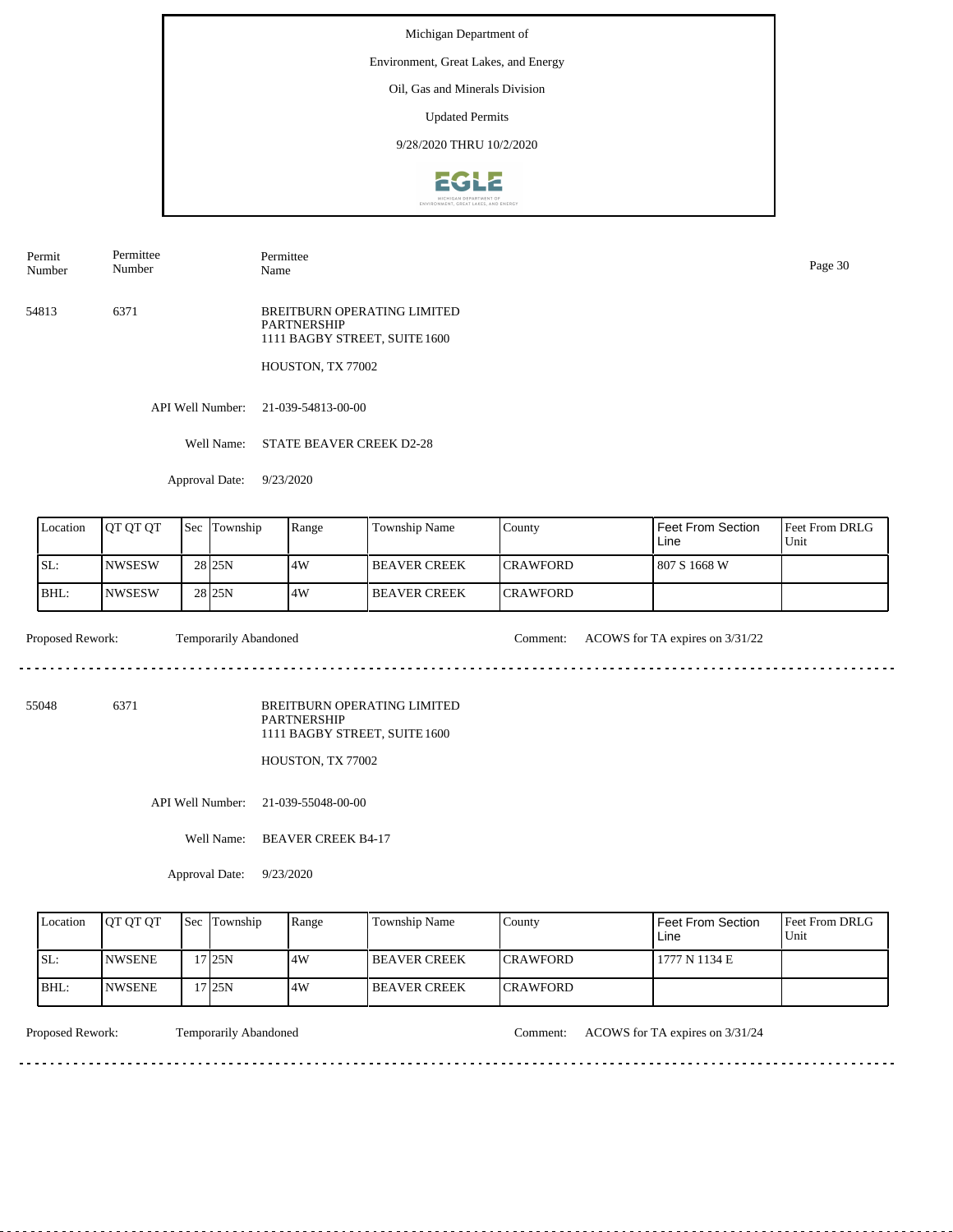# Environment, Great Lakes, and Energy

Oil, Gas and Minerals Division

Updated Permits

9/28/2020 THRU 10/2/2020



Permit Number Permittee Number

Name Page 31

Permittee

55265 6371 BREITBURN OPERATING LIMITED PARTNERSHIP 1111 BAGBY STREET, SUITE 1600

HOUSTON, TX 77002

API Well Number: 21-039-55265-00-00

Well Name: STATE BEAVER CREEK D4-29

Approval Date: 9/23/2020

| Location | <b>OT OT OT</b> | <b>Sec</b> | Township           | Range | Township Name         | County           | Feet From Section<br>Line | <b>IFeet From DRLG</b><br>Unit |
|----------|-----------------|------------|--------------------|-------|-----------------------|------------------|---------------------------|--------------------------------|
| SL:      | <b>SWSESE</b>   |            | 29 <sub>125N</sub> | .4W   | <b>I BEAVER CREEK</b> | <b>ICRAWFORD</b> | 372 S 993 E               | 372 S 330 W                    |
| BHL:     | <b>SWSESE</b>   |            | 29 <sub>25N</sub>  | 4W    | <b>BEAVER CREEK</b>   | <b>ICRAWFORD</b> |                           |                                |

 $\frac{1}{2} \left( \frac{1}{2} \right) \left( \frac{1}{2} \right) \left( \frac{1}{2} \right) \left( \frac{1}{2} \right) \left( \frac{1}{2} \right) \left( \frac{1}{2} \right)$ 

Proposed Rework: Temporarily Abandoned Comment: ACOWS for TA expires on  $3/31/23$ 

<u>. . . . . . . . . . .</u>

55301 6371

BREITBURN OPERATING LIMITED PARTNERSHIP 1111 BAGBY STREET, SUITE 1600

HOUSTON, TX 77002

API Well Number: 21-039-55301-00-00

Well Name: STATE BEAVER CREEK A1-34

Approval Date: 9/23/2020

| Location | <b>IOT OT OT</b> | <b>Sec Township</b> | Range | Township Name        | County           | Feet From Section<br>∟ine | <b>Feet From DRLG</b><br>Unit |
|----------|------------------|---------------------|-------|----------------------|------------------|---------------------------|-------------------------------|
| ISL:     | <b>INWNWNW</b>   | $34$ 25N            | 4W    | <b>IBEAVER CREEK</b> | <b>ICRAWFORD</b> | 420 N 442 W               |                               |
| BHL:     | <i>INWNWNW</i>   | 34 25N              | 4W    | <b>IBEAVER CREEK</b> | <b>ICRAWFORD</b> |                           |                               |

<u>. . . . . . . .</u>